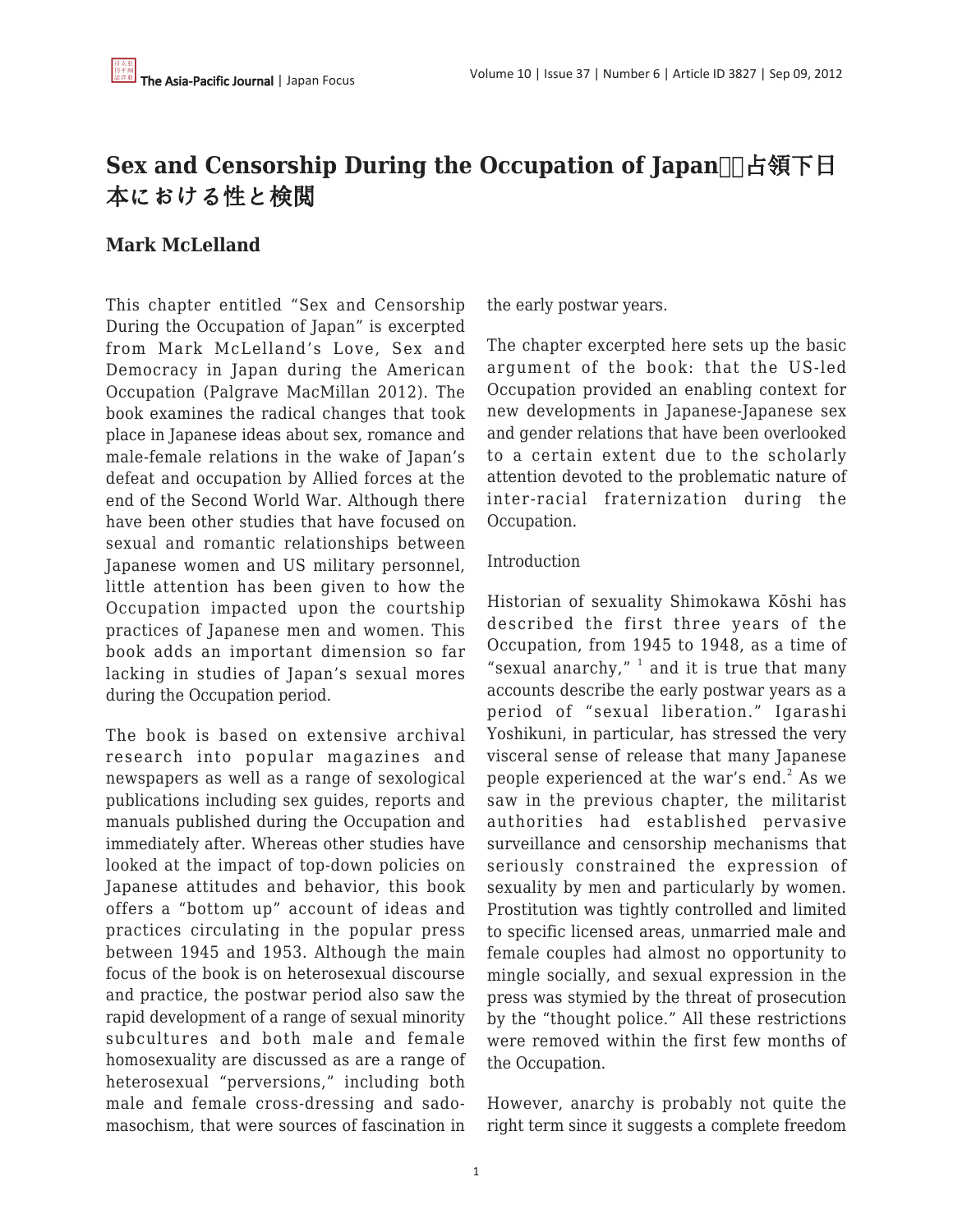

from formal control. But, as we will see, sexuality continued to be highly regulated and supervised, albeit in different ways and with different goals in mind. The Japanese authorities fully expected that the incoming Americans would behave in the same rapacious manner as had their own forces when they advanced across China and were determined to put in place measures to protect the purity of Japanese women. The US administration, on the other hand, rather than viewing their troops as sexual predators, tended to see these young men as "clean, innocent and vulnerable" and in danger of "having their morals corrupted and their health destroyed" by "shameless Japanese women."<sup>3</sup> The policies that the Allies enacted were intended to protect their own troops' physical wellbeing, with scant regard paid to their effects on Japanese women and society.

Both authorities, Japanese and Occupier, were overwhelmingly concerned to regulate "fraternization" between local women and foreign troops, and many academic studies have examined in detail the lengths to which both sides went to monitor and restrict potential inter-racial sexual contacts. <sup>4</sup> However, far less attention has been paid to the effects that the collapse of the military regime and the arrival of the American forces had upon Japanese male and female interaction and the representation of sexual discourse in the Japanese media. This chapter outlines some of the major policy decisions taken by the Occupation administration, particularly regarding the regulation of obscenity in the press that helped shape local Japanese sexual cultures during the Occupation period.

#### Background to the Occupation

Japan's conflict with the United States and its Allies, which turned into open warfare after Japan's attack on Pearl Harbor on December 7, 1941, was but one episode in a much broader conflict instigated by Japan that began as far back as the "Manchurian Incident" in 1931. With a growing population and limited homeland resources, the Japanese militarists had long been eyeing the vast and, from their perspective, underexploited resources in the northeast Chinese territory of Manchuria. In 1931 the Japanese military staged an attack on the Japanese-owned South Manchuria railway that they blamed on Chinese dissidents as a pretext for sending in troops to occupy the region. The Japanese then set up a puppet state in Manchuria under the new name of Manchukuo. The failure of the League of Nations (precursor to the United Nations) to recognize Japan's sovereignty over this newly created state led to Japan's walk out from the organization in 1933 resulting in deteriorating relations with the US and Britain. The Manchurian Incident was the beginning of what the Japanese refer to as the "fifteen years war," the entrance to the "dark valley" that was to lead to fullscale warfare with China in 1937, war with the US and the Allied nations in 1941, and the total physical and moral collapse of the Japanese nation in 1945.

After the success of Japan's surprise attack on Pearl Harbor, a series of stunning Japanese victories saw the British defeated in Singapore and Hong Kong and the Americans routed in the Philippines. However, despite these early successes the Japanese military soon overextended its capacity and was unable to sustain its advances on multiple fronts in the Pacific. The tide turned against the Japanese after they lost the key battle of the Midway Islands in 1942. From this point on US forces gained the upper hand and after further victories in the islands of Guadalcanal, Tarawa and Saipan, by 1944 the Americans were readying themselves for an attack on Japan's home islands. The incendiary bombings that began in May 1944 saw Tokyo largely destroyed with the loss of eighty thousand civilians on the night of March 9, 1945. The destruction of 64 Japanese cities by firebombing followed immediately. By this time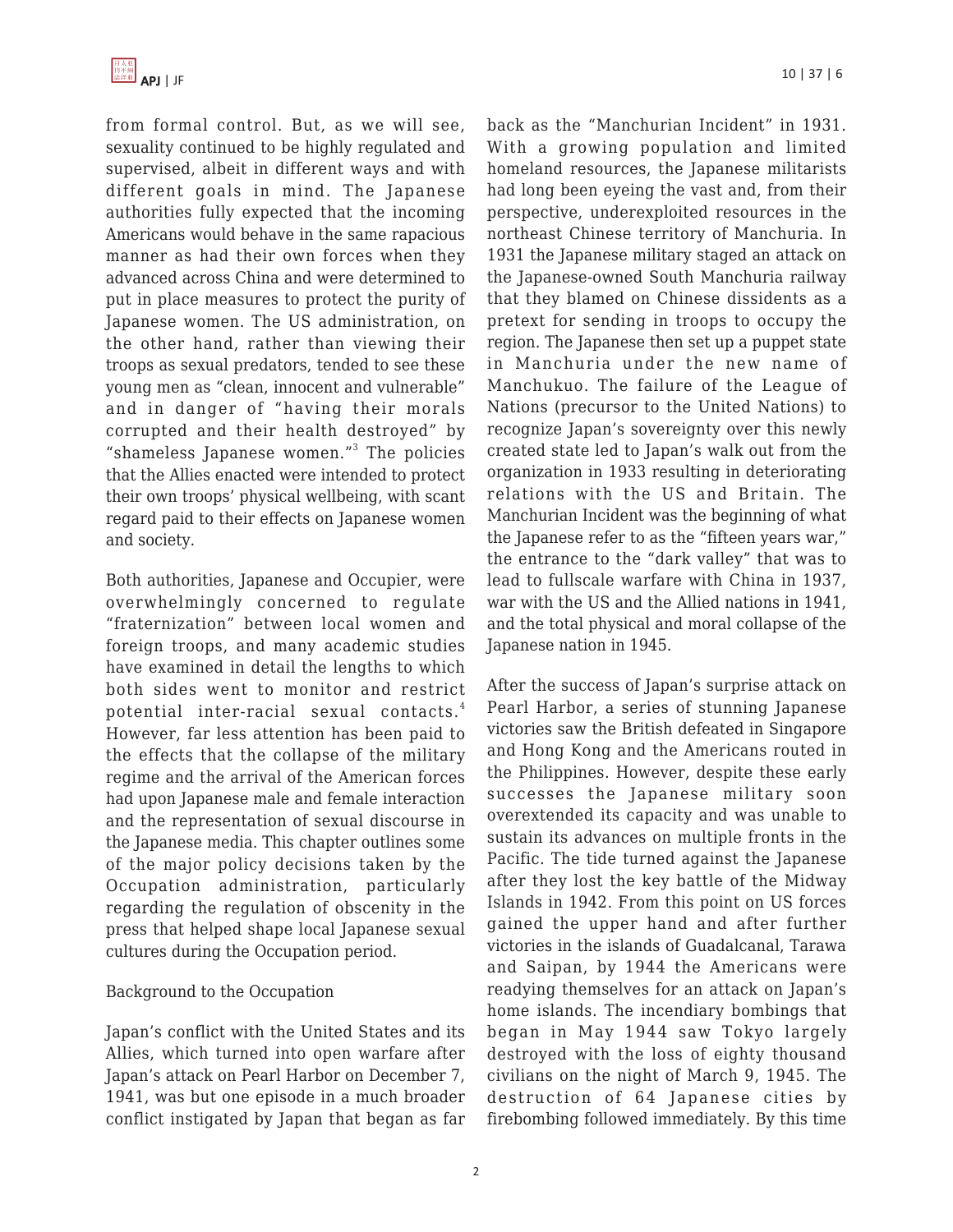

the situation for most civilians, especially in the cities, was dire. All basic necessities such as food, clothing, shelter and medicine were in short supply and the continuing air raids made it seem as though there was no future to fight for. News of the instantaneous destruction of Hiroshima, and a few days later, Nagasaki, by the unimaginably powerful new atom bomb in August 1945 confirmed the hopelessness of the situation. By the war's end the Japanese people had entered a state described at the time as kyodatsu or total physical and mental collapse. It therefore came as something of a relief to many when the Emperor finally made his radio proclamation announcing Japan's surrender on August 15, 1945.

When the advance guard of the Occupation forces arrived in Japan in early September 1945, Tokyo lay in ruins. It is almost impossible to imagine the scenes of destruction that greeted the arrival of the American soldiers. It was not just the scale of physical destruction, especially in major cities such as Tokyo, Yokohama, and Kawasaki that was confronting, but the almost unimaginable scale of human desolation and misery. In Tokyo hundreds of thousands of people were starving, camped out among the ruins of burnt-out neighborhoods. In many areas there was no running water, no electricity, no shops, no transport, no food, no shelter. There was, of course, no waste disposal, and the destroyed cities stank like a sewer.



**Tokyo in ruins, April 14, 1945. Ishikawa Koyo**

British correspondent John Morris, who had lived in Japan prior to the outbreak of hostilities, wrote upon his return to Tokyo in 1946 that "To understand what has happened it is useless to think in terms of destruction as we came to know it in Europe; you have to give a new meaning to the word."<sup>5</sup> Travelling around the city trying to visit old haunts and gain news of Japanese friends, he wrote that "you just travel from one ash heap to another and although the names of the districts are, of course, unchanged, there is little else by which to recognize them."<sup>6</sup>

The situation in major cities like Tokyo actually deteriorated over the coming months as five million Japanese, both military from the battlefronts and civilians from the former colonies, began to be repatriated—many with no homes or families to return to. $\mathrm{^{7}}$  Tokyo was full of "drifting human wreckage,"<sup>8</sup> both "burnt outs" and "repatriates," all with shocking stories of loss and privation to tell. Many had not simply lost their homes and possessions but sometimes their entire families had been killed in the incendiary raids during the closing months of the war. They had seen the bloated bodies of their neighbors, burned beyond recognition, stacked by the roadside waiting to be carted away to mass graves. Simply keeping their own bodies alive for one more day was all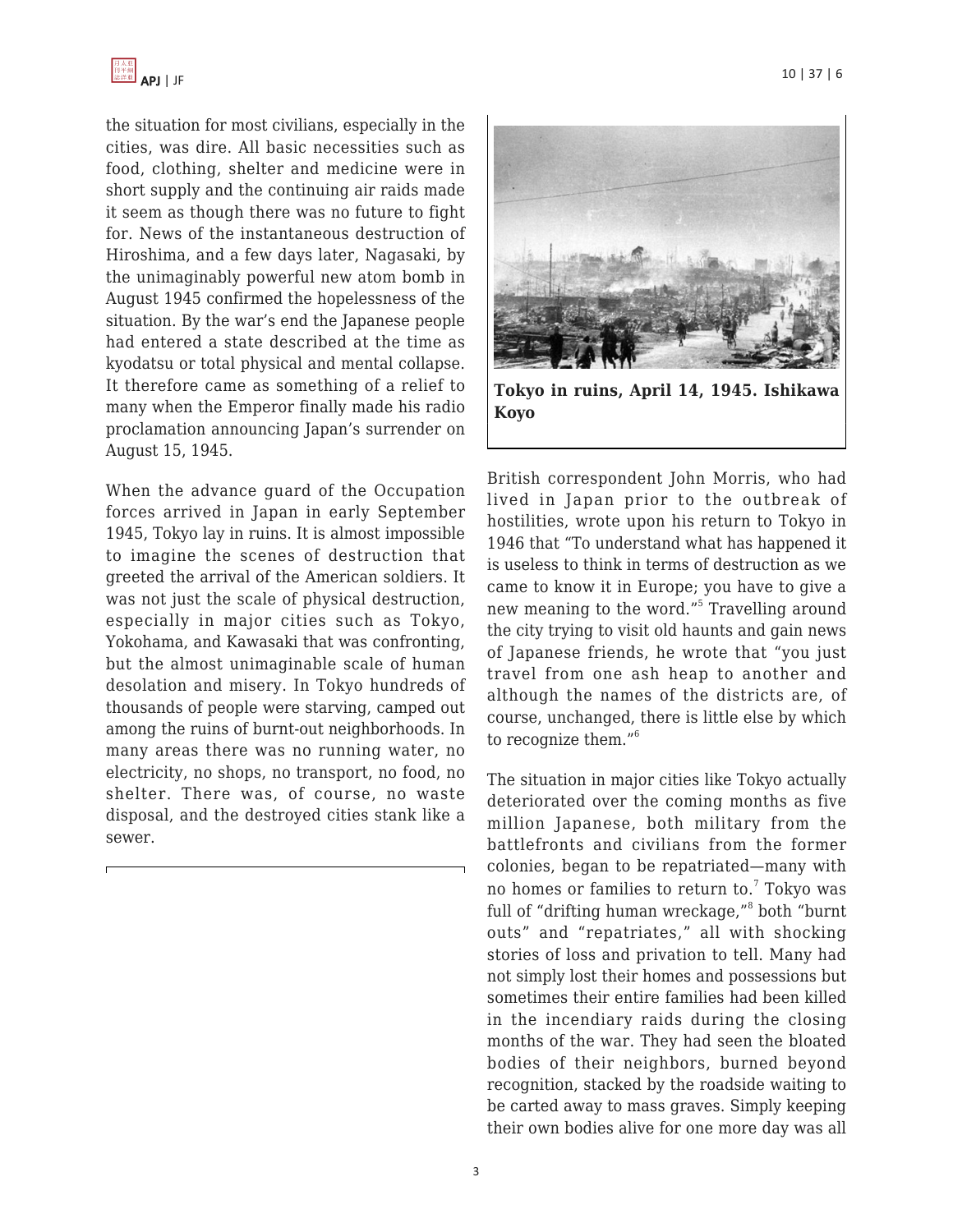

many survivors could hope for.

Those returning to Japan from the colonies, demobilized soldiers and civilians alike, had often suffered terrible journeys. The civilians had effectively been abandoned by the military at the close of the war and left to fend for themselves in hostile territory. Able only to bring what they could carry, farmers who had migrated to Manchuria in search of a new life, had had to leave the fruits of years of toil behind. Trying to get back to Japan, harried by the advancing Soviet army and Chinese bandits, some had abandoned sick or elderly relatives and others had sold or given away their children to Chinese families, believing that this was the only way to ensure their children's survival.

Homelessness was just one problem among many. People were also sick, wounded and malnourished. Children, many of whom had lost their parents and even their entire families in the air raids, were a particularly pathetic sight, left friendless and alone among the rubble. Children in their teens, both boys and girls, would soon start to sell their bodies—to Allied soldiers as well as Japanese with food or money to spare—in order to survive.<sup>9</sup> Some women, in a state of utter desperation, would shamelessly proposition men in full view of others, offering sex in exchange for money or just something to eat.<sup>10</sup> People were "forced to live 'bamboo sprout fashion,' selling off their possessions one after another as young bamboo shoots quickly shed their sheathing leaves."<sup>11</sup>

What food was available was rationed and distributed via the same neighborhood associations that had been set up to ensure community compliance with wartime restrictions. However, the amount and quality of food was pitiable and delivery unreliable, forcing most people to turn to the rapidly developing black market. $12$  One of the most common meals available in the marketplaces was zanpan shichū, "leftovers stew." Made from edible items picked out from the refuse discarded by Occupation facilities and served out of huge oil drums, it was not unusual to find discarded condoms among the ingredients.<sup>13</sup>

As one eye witness noted at the time, "Words like democracy and liberty can have little meaning for a people whose whole energies must at present inevitably be devoted to solving the difficulties of mere existence. $14$ <sup>14</sup> Yet it was the democratization of Japan that General Douglas MacArthur, the Supreme Commander for Allied Powers, saw as the ultimate goal of the American mission, a goal he pursued with determination.

#### The Supreme Commander for Allied Powers

Although more correctly referred to as the Allied Occupation of Japan, since representatives of all the Allied nations—the Soviet Union, China, and the British Commonwealth as well as the US—had personnel in Tokyo, $15$  Japan's post-defeat reconstruction was an American-dominated affair and is largely remembered by the Japanese as an "American Occupation." Plans to administer Japan had already been drawn up by the US State Department in the closing months of the war. Although each of the Allied powers had a voice in the Far Eastern Commission, a Washington based body representing the interests of all Allied nations, in practice, General Douglas MacArthur, given the title Supreme Commander for the Allied Forces or SCAP (a title that was used interchangeably for the Occupation authorities in general) wielded complete control over Occupation policy. MacArthur set up his general headquarters (GHQ) in Hibiya opposite the imperial palace and proceeded to rule indirectly over Japan via the organs of the existing Japanese government. Local military organizations were set up across Japan and these teams served to channel the thousands of memorandums, orders and directives received from GHQ to local Japanese administrators who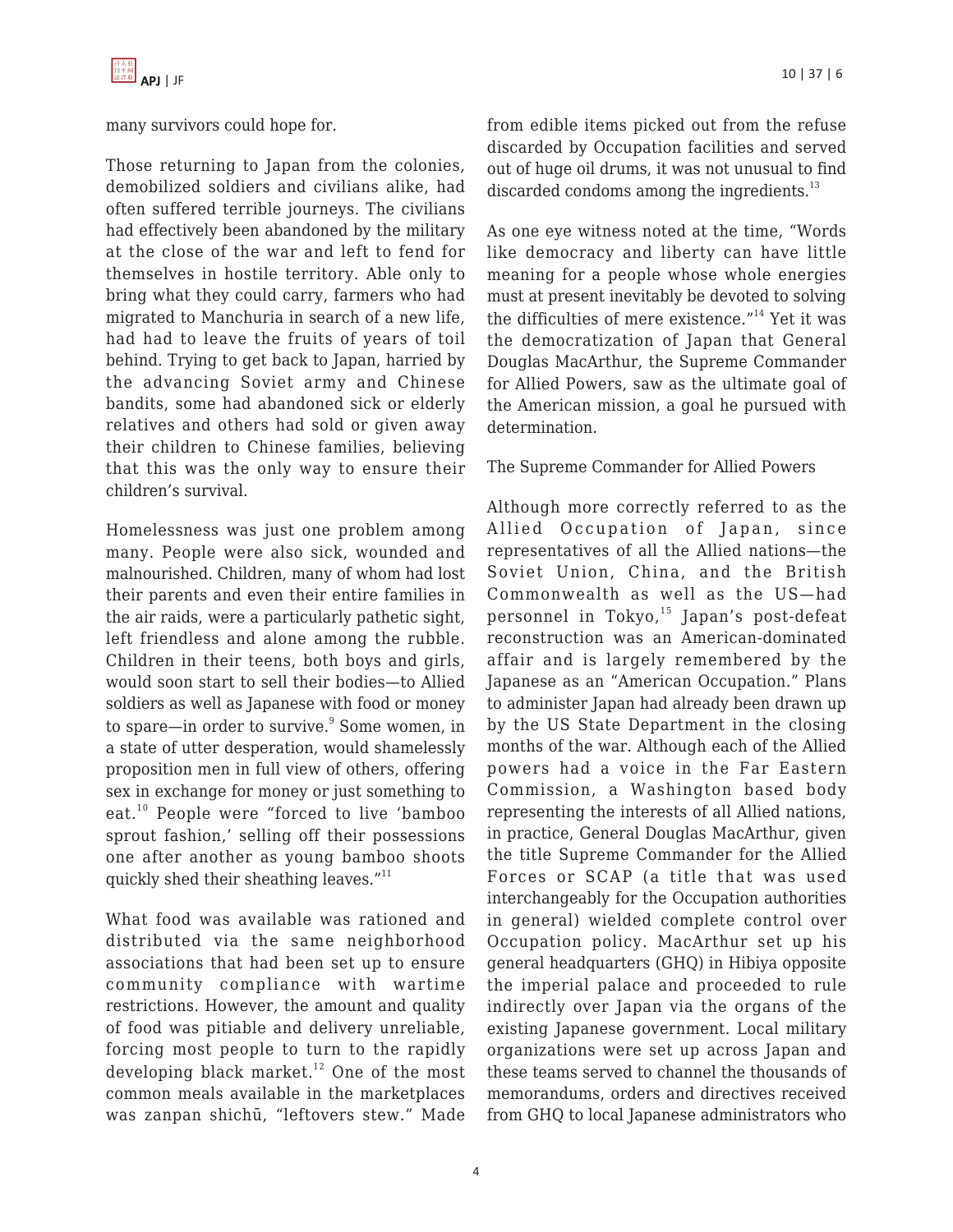

were responsible for enacting them. MacArthur, who was a devout Christian, introduced an almost messianic tone into Occupation attempts to reconstruct Japan according to democratic principles. During the six-and-a-half years of the Occupation, a range of initiatives attempted not only to dismantle the militarist infrastructure of the wartime regime but to proactively create new structures and thought patterns reflective of democratic principles. This was no small task.

In the wake of defeat, the Japanese people were in transition as an "imagined community."<sup>16</sup> The militarist paradigm had posited the Japanese as a superior race descended from a divine Emperor all of whom shared a common spirit that set them apart both from the backward countries of Asia and the materially advanced yet spiritually corrupt societies of the West. The Japanese during wartime were a good example of what Mary Louise Pratt, drawing on Benedict Anderson, refers to as "citizen-soldiers," connected via a "deep horizontal comradeship" that allowed "millions of people not so much to kill as willingly to die. $17$ <sup>17</sup> This model of community Pratt terms fraternal, but in the context of the Japanese "family state" headed by the Emperor, is better described as filial. However, Japan's catastrophic defeat resulting in the instantaneous loss of its colonies and the Occupation of the homeland by an enemy force, seriously undermined the imperialist ideology that had underpinned the war effort. Under American guidance, the Japanese were now encouraged to re-imagine themselves, this time in terms of Western paradigms of nationhood based on the ideals of "equality, fraternity, [and] liberty."<sup>18</sup> The Japanese were encouraged to come together once again in a project of national construction, this time founded on democratic principles.

With this end in mind two different organizations were set up to help inculcate democratic thinking among the Japanese. The Civil Censorship Detachment (CCD) was entrusted with rooting out ideologies associated with the militarist regime through a strict policy of pre-publication screening of all Japanese print media. Its remit also included the screening of some mail and telecommunications. The Civil Information and Education section (CIE), on the other hand, had the task of encouraging democratic thought through intervening in the pre-production stages of all aspects of the Japanese media so as to ensure that democratic ideals were properly embedded. This had some unforeseen consequences as will be discussed later.

SCAP's program of reform began with the dismantling of Japan's empire and the repatriation of Japanese military and civilian administrators who were scattered about the region. A series of purges sought to identify and hold to account individuals who had held positions of responsibility in Japan's war effort and numerous high-profile officers were tried for war crimes, some given long sentences and a small number sent to the gallows. The zaibatsu, or massive industrial conglomerates, that had profited from Japan's overseas colonies and fuelled the militarist economy were dismantled so as to make room from more small and medium size enterprises. Land reforms saw the huge holdings of the landlord class broken up and allocations made to tenant farmers. Japan's aristocracy was abolished and the Emperor, albeit allowed to keep his exalted position, was required to renounce his divinity and assume the role of a constitutional monarch. These structural reforms, which took place at a bewildering pace, were also accompanied by a range of educational and cultural initiatives aimed at reorienting Japanese attitudes toward basic democratic principles. One of the main areas considered in need of reform was the traditional status of women.

Throughout the long war years the Japanese government had instigated paternalistic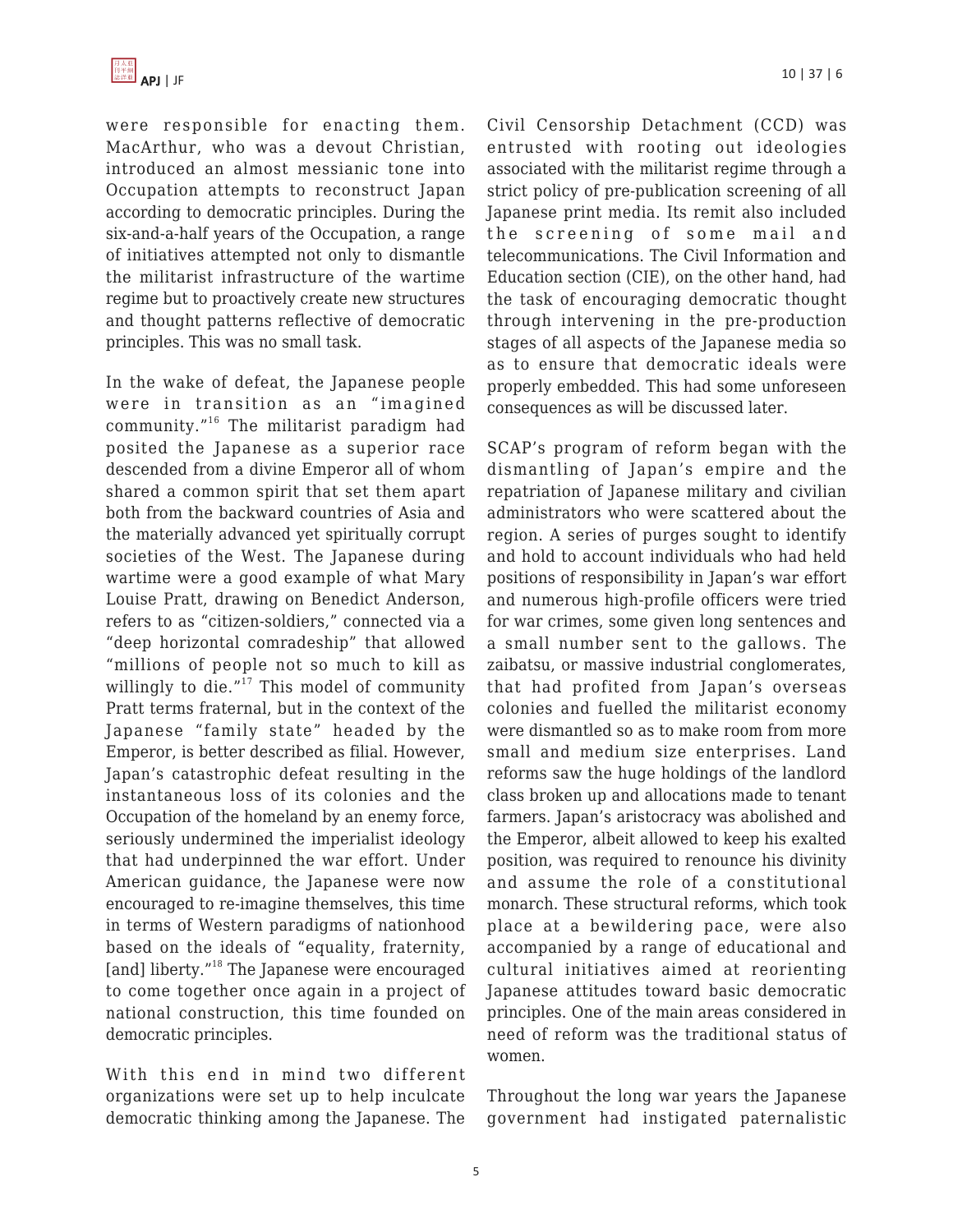policies regulating gender roles, particularly where the behavior of women was concerned. Likewise, the US Occupation authorities were keen to involve themselves in gender policy in an attempt to "liberate" Japanese women from what were considered feudalistic customs. attitudes and practices. As Mire Koikari points out, "American occupiers felt tremendous zeal and enthusiasm for their project of liberating Japanese women and intervened extensively in Japanese gender relations."<sup>19</sup>

Under close scrutiny from SCAP, the Japanese constitution and labor and family laws were extensively rewritten so as to enfranchise women and dismantle the "household system" that had given family patriarchs considerable influence over women's lives, including choice of marriage partner. Article 14 of the 1947 Constitution was progressive for the time, outlawing discrimination on the basis of "race, creed, sex, social status or family origin." Article 24 explicitly addressed the imbalance between the rights of women and men under the previous Civil Code, requiring that marriage "be based on the mutual consent of both sexes" and that it should be "maintained through mutual cooperation with equal rights of husband and wife as basis." Alongside choice of spouse, "other matters pertaining to marriage and the family," namely property rights, choice of domicile and inheritance, were also to be "enacted from the standpoint of…the essential equality of the sexes."<sup>20</sup>

These measures were enacted in the face of fierce opposition from the Japanese authorities who rightly recognized that they "threaten[ed] the basis of male domination and female subordination in the family."<sup>21</sup> Susan Pharr notes that "Japanese authorities made a persistent effort to dilute, omit, or change the intent of SCAP's women's rights provisions."<sup>22</sup> In particular, they attempted to insert clauses that acknowledged women's supposed "different" (that is, inferior) physical and moral capabilities and social functions. Of course, as Pharr points out, the Americans were not advocating a radical feminist agenda; rather "they accepted the idea that woman's primary role in adult life is to be wife and mother, but believed that married women simultaneously could and should play other roles as well, such as citizen, worker, and participant in civic and social groups."<sup>23</sup> However there was one aspect of social life during the Occupation in which Japanese women's participation was not welcomed, and that was in interactions with male military personnel.

#### The politics of fraternization

Despite SCAP's high ideals of liberating Japanese womanhood from centuries of feudal oppression, the lifting of one set of constraints only led to the imposition of others. Japanese-American relations were fraught with anxieties concerning the deleterious effects of "fraternization," especially where Japanese women and American men were concerned. These anxieties were strong on both sides. In the few weeks between Japan's capitulation and the arrival of the first US soldiers, Japanese officials had warned the population to send young women away to relatives in the countryside, or if their young daughters and wives must remain in the cities, to keep them indoors.<sup>24</sup> Although the atrocities perpetrated by Japanese troops on the women of their former colonies, not least the military-endorsed system of "comfort stations" had not been reported in the Japanese media, at the time of Japan's defeat it was estimated that there were some 84,000 "comfort" women across the territories controlled by Japan. $^{25}$  There would have been few men among the military or civil administrations in these areas who were unaware of the poor treatment these women had received. Furthermore, Japanese wartime propaganda had painted a similarly unattractive picture of US soldiers as had been typical of American propaganda concerning the Japanese themselves, and it was widely expected that the incoming troops would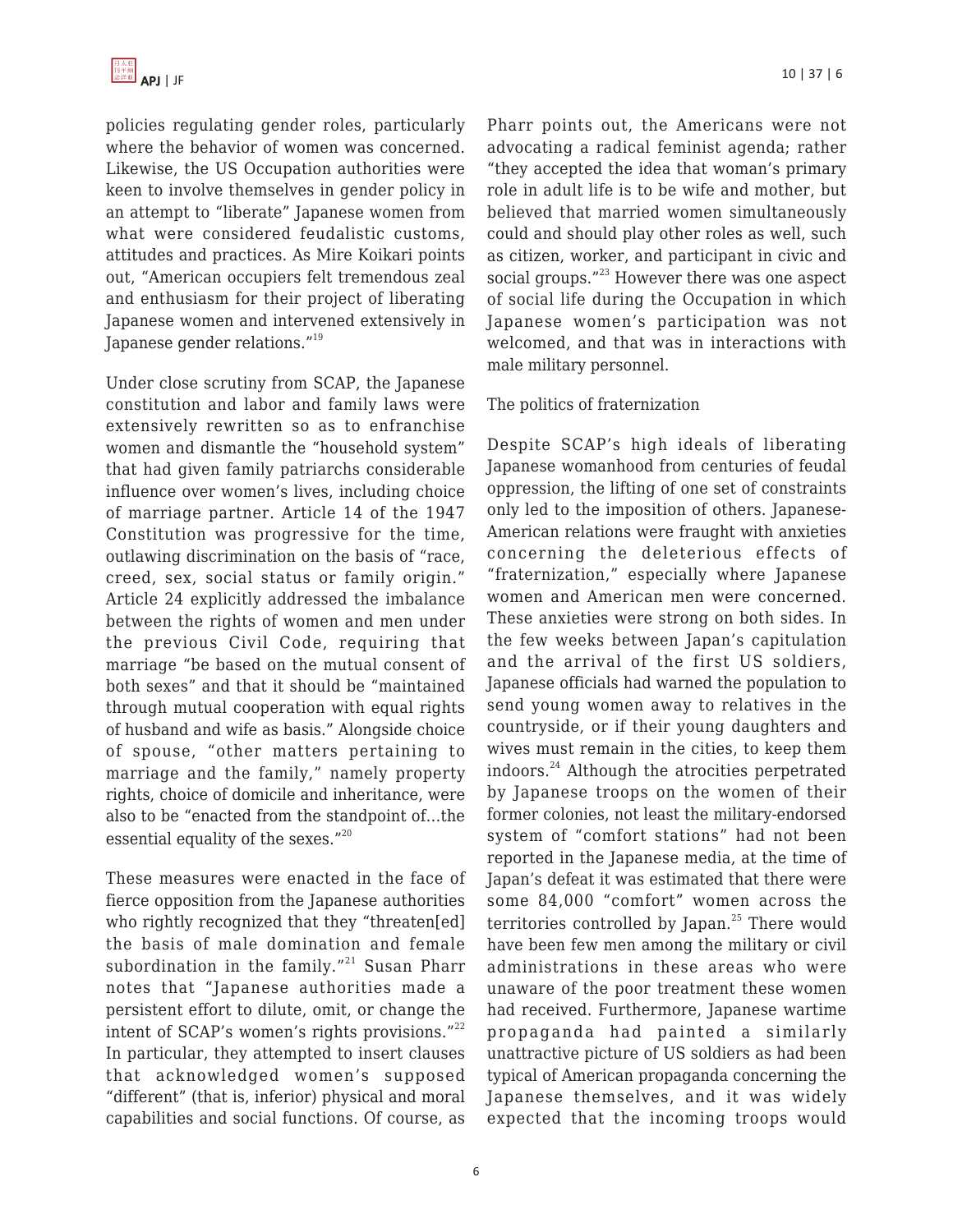

violate Japanese women. As Igarashi points out, "many Japanese anticipated their encounter with the arriving Americans in sexual terms."<sup>26</sup>

The scenes of mass rape and pillage envisioned by the authorities did not, however, eventuate, although there were sporadic reports of rape and abductions by the newly arrived American forces. On 31 August GIs in a jeep abducted two Japanese schoolgirls and subjected them to gang rape on the banks of the Tama River. The next day a separate group of GIs invaded a home near the air base in Atsugi and raped three sisters, one of whom died from the injuries she sustained. On 3 September GIs raped a mother and daughter, and the mother later killed herself. On 10 September, before the new censorship regime that would prohibit negative reports about Allied personnel had been put in place, the Mainichi newspaper reported nine rapes as having taken place in the first week of the Occupation, although there were many other incidents that were not reported.<sup>27</sup> Shocking although these individual instances were, they did not point toward sexual abuse on a mass scale as had happened during the Japanese occupation of Chinese cities such as Nanking, $^{28}$  and the panic concerning the arrival of the foreign troops soon subsided.

Demonstrating the long standing grouping of women into two opposing "professional" and "chaste" camps, Japanese officials went about recruiting an organization of sex-workers who might act as a "female floodwall" to protect "daughters from good families" from the rapacious sexual appetite of the foreign occupiers. Registered sex workers as well as poor young women with no other options for survival were recruited to serve in the Recreation and Amusement Association (RAA), comprising a series of establishments designated as "restaurants," "dance halls," and "beer halls" but essentially serving as brothels for the incoming military personnel. $^{29}$ 



**Yasuura House, one RAA facility**

Licensed prostitution was legal in Japan and the authorities had had a great deal of experience in providing "comfort" facilities for the Japanese troops. The RAA was thus set up "with extraordinary speed and showed a remarkable ability to secure buildings and facilities in short supply."<sup>30</sup>

The recruitment procedure was anything but clandestine; indeed, advertisements for "special female workers" were placed in mainstream newspapers.<sup>31</sup> In most prefectures throughout Japan it was the police who were ordered to recruit both licensed and unlicensed prostitutes and encourage them to cooperate as well as supervise the establishments to make sure that things did not get out of hand. Although, unlike the comfort system set up for the Japanese troops, most of the women recruited by the RAA offered their services out of choice, it was a choice made under duress. The offer of free food and housing came at a time when "the entire population of Japan was suffering from food shortages, and malnutrition and starvation were widespread."<sup>32</sup> For many young women, including some who were still high-school girls, there were no other options available.

The most notorious facility set up by the RAA was known as the International Palace, or "IP,"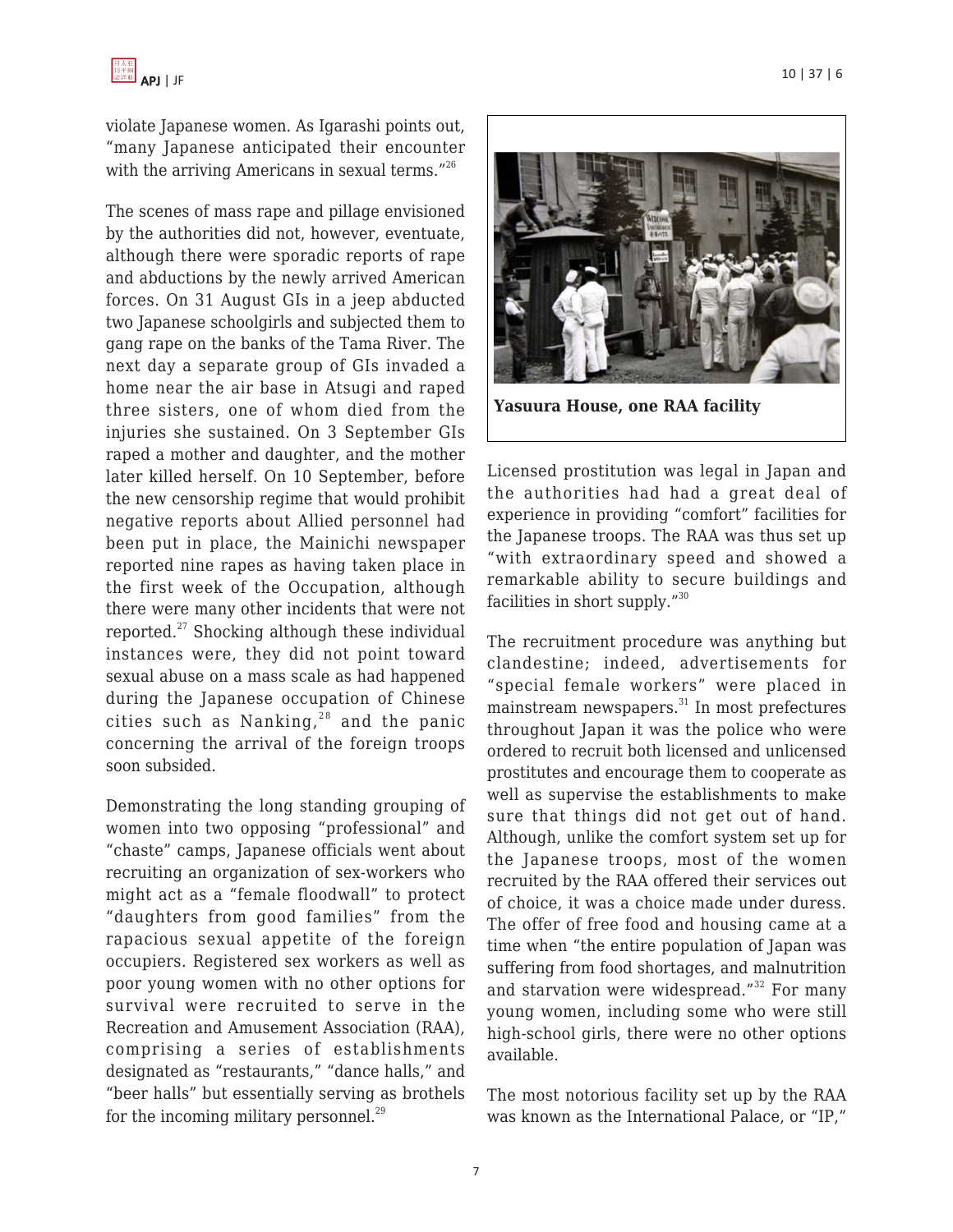

described by an eye-witness as "probably the largest brothel in the world."<sup>33</sup> Its "assembly line" set up which enabled a soldier to deposit his shoes at the entrance and "pick them up, cleaned and shined, at the other end" after he had finished his business was reminiscent of the barrack-like comfort stations set up for Japanese troops in the colonies. In an attempt to prevent the spread of venereal disease the Japanese authorities released a stockpile of one-million eight-hundred-thousand condoms for use in this and other similar facilities.  $34$ However, given the scale of women involved (some  $10,000$  in Tokyo alone),<sup>35</sup> it proved impossible to prevent venereal disease, which soon spread out of control among the sex workers as well as the troops. Alarmed by the sudden increase in infections among the Occupation forces, SCAP introduced a range of measures, including compulsory health checks among women working in the "service industry" and the release of its valuable supply of penicillin to treat infections. At the instigation of the Army and Navy Chaplains Association, which was worried about the "moral degradation" that mixing with prostitutes would engender among the troops, the authorities also began to place more emphasis on education programs.<sup>36</sup> A series of seminars and workshops was set up, aimed at promoting "continence, character, guidance, provision of religious education and physical education"<sup>37</sup> in an attempt to stem the VD epidemic through "building character."<sup>38</sup> From this point onwards the American authorities devoted ever-increasing energy to attempts to educate their men about correct attitudes toward sexuality.<sup>39</sup>

SCAP, was also embarrassed at how the long lines of young men queuing up outside these "leisure facilities" looked in reports in the American media, and ordered the "licensed prostitution system" to be disbanded at the beginning of  $1946.<sup>40</sup>$  The result was that sex workers were either driven onto the streets or into unlicensed and unmonitored premises and it became even harder to monitor their health or prevent the transmission of sexual diseases. SCAP responded by ordering the forcible round up of women who were found out on the streets after a certain hour, detaining them over night, and requiring them to undergo medical examination at the Yoshiwara hospital, "sometimes with snickering MPs nearby. $141$ 

Many women on other business, including women working for GHQ, one female member of the Diet, and even a cross-dressed man<sup>42</sup> were caught up in these roundups. One young woman was so humiliated by the treatment she received that she later committed suicide. A report in the Asahi newspaper noted that the autopsy had revealed her to be a virgin.<sup>43</sup> SCAP responded to this negative publicity by transferring the responsibility for the roundups onto the Japanese police thus inadvertently reinstating their wartime duty as guardians of public morals.

The closing of the licensed brothels marked the beginning of greater clampdowns on "fraternization" between Japanese women and male Occupation personnel through limiting access to the places where inter-racial liaisons might be made. Japanese restaurants had always been off limits due to the local food shortages, but from March 1946, bars, cafes, theaters, cinemas and even river banks and beaches were placed off limits.<sup>44</sup> Facilities set up for SCAP personnel were likewise made off limits to Japanese people and the military police spent a lot of time trying to prevent or interrupt liaisons between the Americans and Japanese. Some MPs acted like bullies, not unlike the "Special Police" who had exercised a great deal of moral control over the civilian population during the war and many Japanese who witnessed the imperious manner of the MPs must have been left wondering just how their behavior could be reconciled with American notions of freedom and democracy. Yet despite these efforts to discourage fraternization and the discovery of the great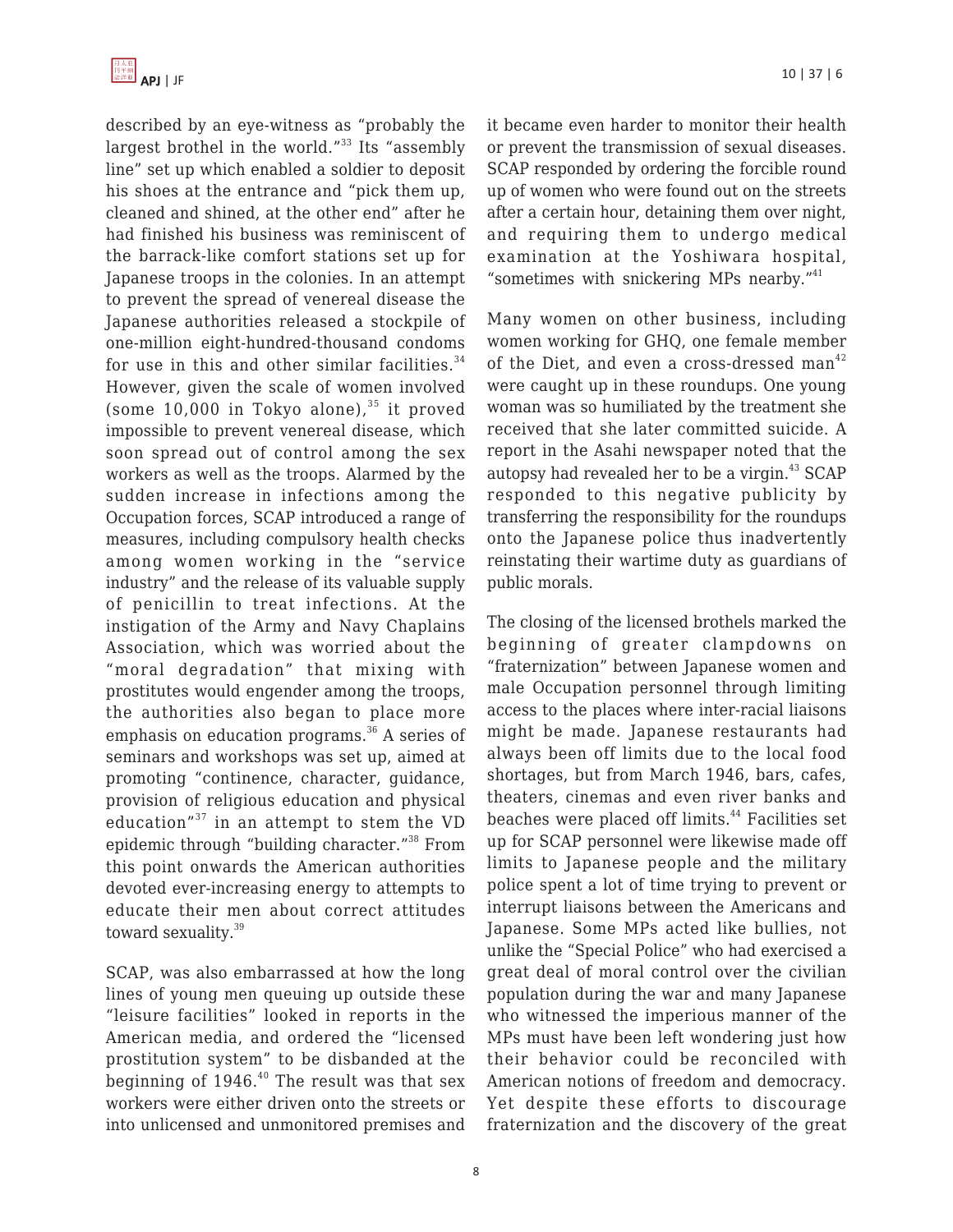effectiveness of penicillin in curing venereal disease, anxieties about contamination – not just of bodies but also of minds – actually increased as the Cold War set in.

Mire Koikari notes that "sexual and moral issues were understood in political terms, as containment narratives made a clear connection among venereal disease infection, sexual and moral laxity, communist menace, and American national (in)security."<sup>45</sup> Hence it is not surprising that the regulation of American male sexuality intensified during this time and was to reach a peak during the Cold War years of the 1950s. As Koikari demonstrates, among the Occupation authorities "preexisting understandings of sexuality and morality were being reconfigured within the Cold War containment context" resulting in "hegemonic understandings that linked sexuality, body, religion, nation and anti-Communism."<sup>46</sup>

However, there were movements within Japanese popular culture that were going in quite contrary directions. Rather than a closing down of sexual discourse during the Occupation years, there was a vast proliferation of discourses of sexuality that were by no means contained within a marital or even heterosexual framework. The "Cold War sexual containment of American servicemen"<sup>47</sup> thus stands in contrast to the opening up of sexual opportunities for Japanese men (and women) to explore not only heterosexual but a range of other sexual options, as demonstrated by discourses widely available in the popular press. To understand how discussion of sexuality was considered to have been "liberated" in the Japanese press in the immediate postwar environment, we need to look in detail at the censorship regime instigated by the Occupation authorities and the role given to the Japanese police in enforcing obscenity legislation.

Press Censorship under the Occupation

Although such alarmingly "modern" trends as working women and love marriages had been discussed in Japan in the late 20s and early 30s as part of a popular cultural movement commonly referred to as ero-guro-nansensu (erotic, grotesque nonsense), from 1933 onwards Japan's descent into militarism severely curtailed the freedom with which such frivolous topics could be discussed in the press. From 1939 the government control of paper supplies made it all but impossible to print material disapproved of by the authorities and "even the word 'kiss' was banned."<sup>48</sup> Sex, to the extent that it was discussed at all in the wartime press, was represented as a means of managing "human resources" (ningen shigen) and not as a source of pleasure or relationship building.<sup>49</sup>

During the war, the strict censorship and shortage of paper had seen the number of publishing companies in Japan dwindle to only a few hundred. However, by 1948 the number of publishers had risen to an astonishing number of 4,581 before falling back to 1, 541 by  $1953$ <sup>50</sup> This was in large part due to one of the first acts of the Occupation authorities, announced on September 27, 1945 (known as SCAPIN 66), requiring the Japanese Government "to render inoperative the procedures for enforcement of peace-time and war-time restrictions on freedom of the press and freedom of communications."<sup>51</sup> Another pronouncement on October 4 (SCAPIN 93) further prohibited the Japanese government from interfering in freedom of thought or expression and encouraged unqualified media discussion of the Japanese government and the Emperor. $52$ 

As Etō Jun<sup>53</sup> points out, SCAP's censorship policy is a compelling frame through which to view the nature of Japanese-American interaction during the Occupation. SCAP was concerned not simply to dismantle Japan's wartime government, institutions and machinery but also to re-engineer Japanese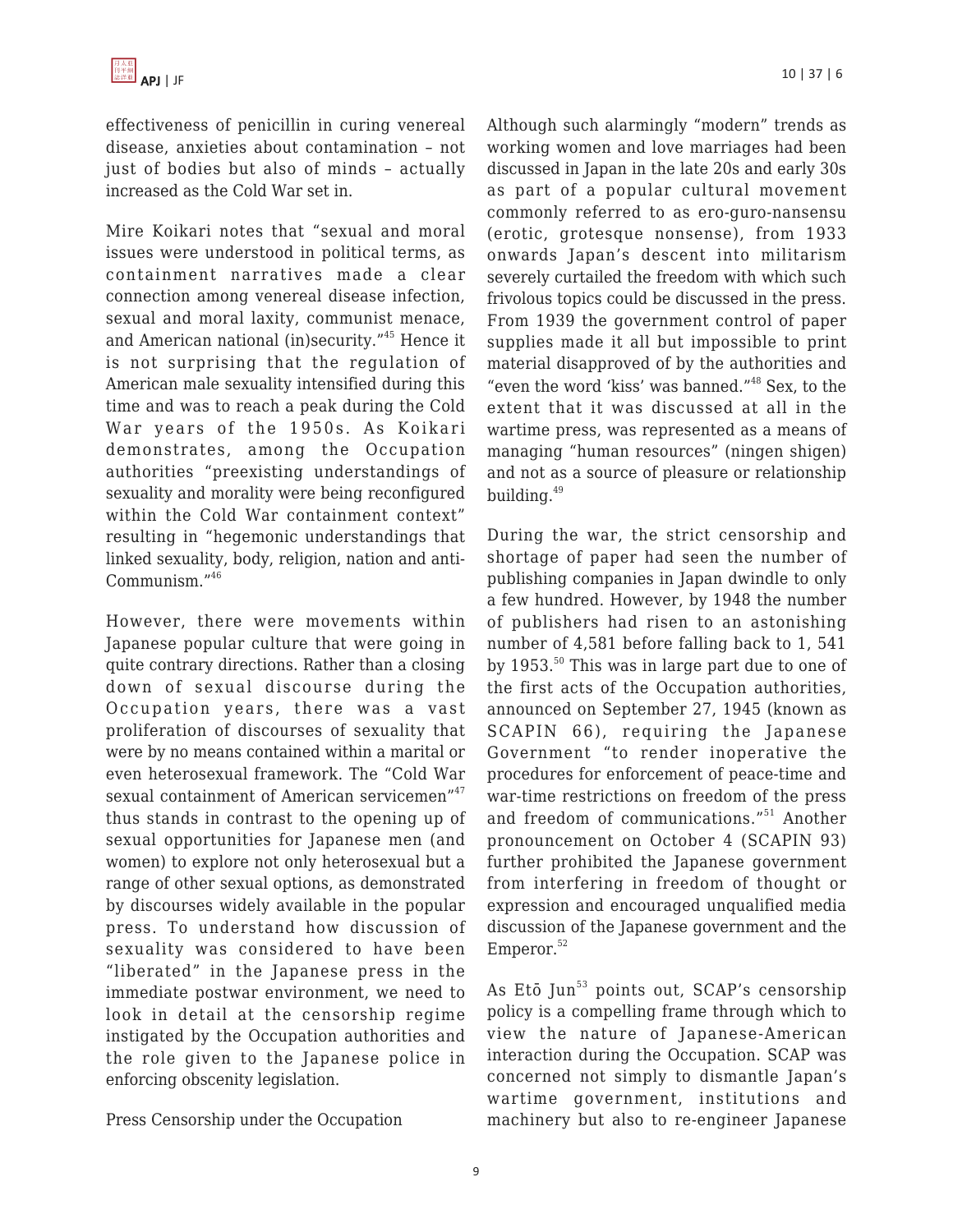culture. A range of policy initiatives were "aimed at transforming not only Japanese thinking but even the deep-seated memories of the Japanese mind itself."<sup>54</sup> There was a certain irony in this process, for the "common sense" understanding among the victors was that the Japanese people had been deliberately misled and coerced into adopting a fascist mentality through a range of "top-down" government initiatives and institutions. In order to reverse this situation, not only was it necessary to dismantle the systems through which these thought practices had been engendered–the armed forces, the police, the political, economic and education systems–but it was also necessary to retrain the Japanese in "democratic" ways of thinking and acting.

Paradoxically, one of the main ways in which democracy was promoted was via censorship of anything that reeked of the old, feudal order. Despite the fact that in a memorandum issued on September 10, 1945, SCAP "decreed that there shall be an absolute minimum of restrictions upon freedom of speech,"<sup>55</sup> from 1945 throughout 1949, the Civil Censorship Detachment<sup>56</sup> did in fact enforce a "very strict censorship operation over Japanese media: newspapers, radio scripts, motion pictures, dramatic productions, phonographic records, books, magazines and newspapers." So thorough was the censorship regime that "not even…kamishibai (paper picture-card shows for children) could escape the scrutiny of the Occupation censors."<sup>57</sup>

Media censorship was overseen by three Occupation organizations: the Civil Communications Section (CCS), the Civil Censorship Detachment (CCD) and the Civil Information and Education Section (CIE). The CCS was given oversight of the more technical and administrative aspects of broadcasting. The CCD handled all forms of censorship pertaining to material broadcast, in print or on screen, with the specific purpose of rooting out anti-democratic thought. The CIE had more of a mentoring role aimed at educating media producers about their democratic responsibilities, based on American models. Hence Japanese commentators have argued that

> The reconstruction of Japan involved massive educational effort through books, periodicals, motion pictures and other cultural media. As an antidote to Japanese imperialism, the American and Western way of life functioned as a representation of democracy, and as such it was distributed, and favorably shared by the Japanese people.<sup>58</sup>

Hiromi Ochi goes so far as to argue that one result of this paternalistic guidance regime was "a self-colonizing hegemony" on the part of the Japanese people, many of whom accepted unquestioningly the superiority of the American way of life. However, as will be seen below, the lifting of the wartime censorship regime enabled a range of previously suppressed Japanese voices to speak, often with unforeseen consequences for both the Allied and Japanese authorities.

One factor that encouraged the outpouring of erotic material was that SCAP's policies concerning press censorship largely overlooked depictions of sex, eroticism or "obscenity" in general. <sup>59</sup> The Press Code for Japan put forward on 19 September 1945 provided an extensive list of guidelines regarding prohibited material.<sup>60</sup> There were three general areas under surveillance: any criticism of the Allied authorities, any kind of "propaganda," and any reference to daily problems (such as food shortages). But absent from the policy was mention of morals or regulations concerning obscenity. In fact, the Occupation authorities made it clear that they were not responsible for policing material of a salacious or "immoral"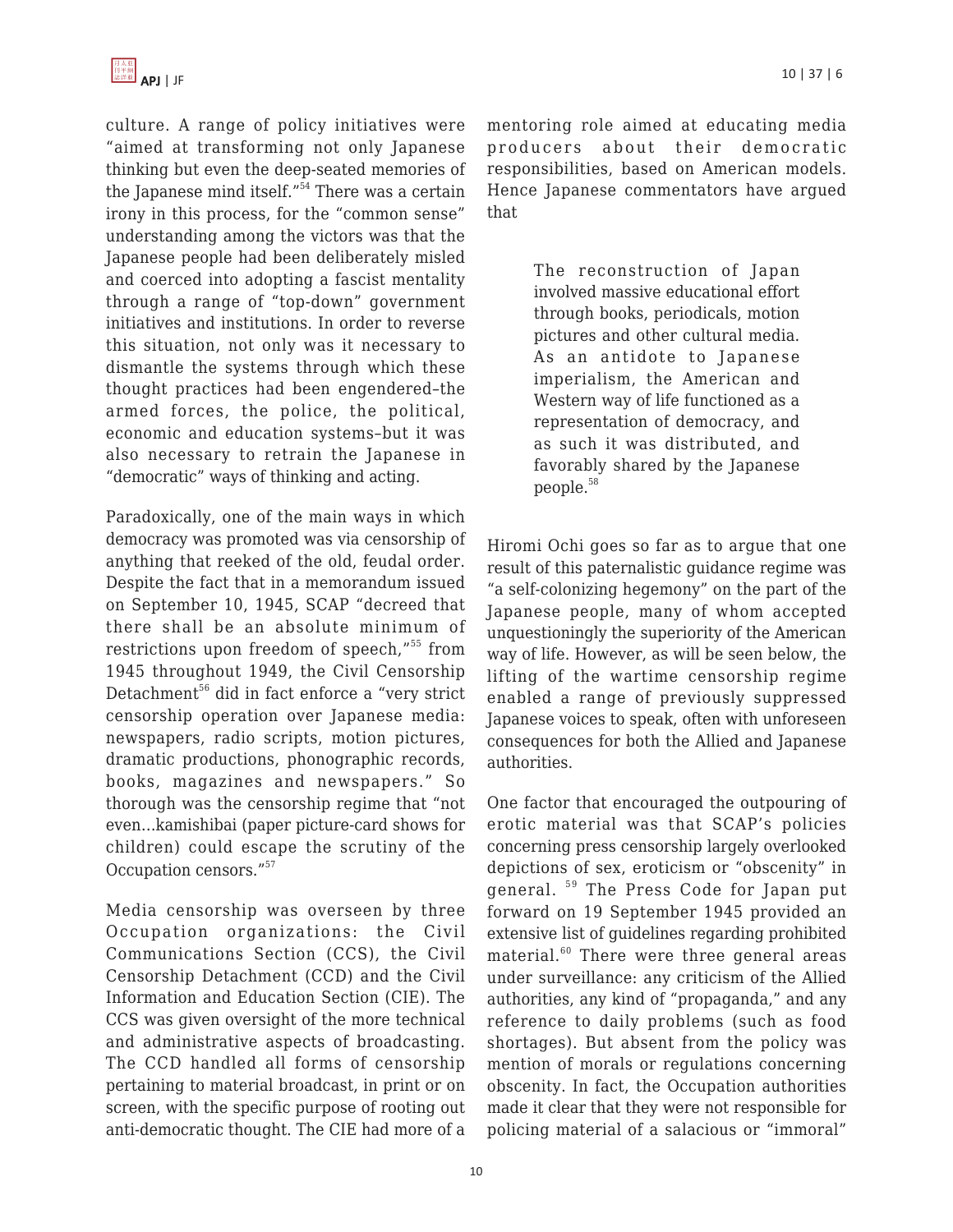

nature, that being the job of the Japanese police who, under paragraph 175 of the legal code, were vested with powers to prohibit "obscenity" in print and other media. $61$  For instance, the censorship records for the magazine Momoiro raifu (Pink life), dated August 22, 1949, contain the oft-recorded note that "the publishers have been advised that censorship approval does not mean exemption of publication [sic, prosecution] from Japanese laws involving penalties for publication of obscene material." <sup>62</sup>

The comparatively lax attitude taken by US authorities toward sexual expression in the Japanese press was a source of conflict with the Soviet Union (also nominally an occupying power) who would have preferred greater control in this area. $63$  Like the pre-surrender Japanese regime, the Soviet state and its media "stressed sexuality in the service of the nation and shunned explicit and erotic representations of sex as bourgeois."<sup>64</sup> The US authorities, however, left sexual expression concerning the local Japanese population largely unregulated. Hence, the dismantling of the militarist censorship system led to a vast proliferation of salacious material and very little effort was made by Occupation authorities to restrain freedom of expression in this area.

Only six months after Japan's defeat, a vivacious print culture known as kasutori<sup>65</sup>or "the dregs," including newspapers and magazines specializing in "sex journalism" (sei jānarizumu), had emerged as a conspicuous forum for the discussion of sex and eroticism. The kasutori publishing industry was but one expression of the "chaotic, hybrid nature of Japanese popular culture in the late 1940s."<sup>66</sup> The kasutori press, in a series of reports that left little to the imagination, commonly portrayed the immediate postwar period as one of "sexual liberation" (sei kaihō).<sup>67</sup> Hence, in the immediate postwar period, it became possible to discuss sex publicly with unprecedented freedom in the public sphere.

Indeed, even the graffiti in public toilets was said to have "been liberated."<sup>68</sup>

Christine Marran argues that in order to distract the population from the activities of the Occupation forces, the Japanese cabinet "cooperated with the new government to create the '3-S' strategy, that allowed, even promoted what were called the three S's of sports, screen and sex."<sup>69</sup> In fact, one magazine with the title Esu (S) expanded this list even further, advertising its contents as including "Screen, Stage, Show, Sports, Style, Sing, Song, Story, Sense, Smile, Summertime, Step, Studio," and last, but not least, "Sex."<sup>70</sup>

American Journalist Ralph Chapman, writing at the time, noted that "the U.S. Army censors…and General MacArthur's Civil Information and Education Section did nothing to stem the tide of obscene writing that at one time threatened to engulf the entire publishing field."<sup>71</sup> Chapman put the "lost standards" of Japan's publishing industry down to MacArthur's removal of the imperialist regime's censorship mechanisms alongside the continuing shortage of paper. With little oversight of material once considered injurious to public morals, and in a situation where paper was expensive and in short supply, publishers refused "to gamble paper on anything that was not sure-fire," the result being presses turning out what he described as "lurid tripe."<sup>72</sup> John Dower points to a survey of some sixteenhundred issues of kasutori magazines that found the predominant "symbolic images" included "kissing, strip shows, underpants, panpan and 'leisurely women', chastity, incest, masturbation and lonely widows."<sup>73</sup>

The censorship regime set up by the Occupation authorities was rather different from that pertaining during the militarist period. In both pre- and wartime Japan the authorities had been open about their intent to censor speech and writing in the national interest and many publications went to press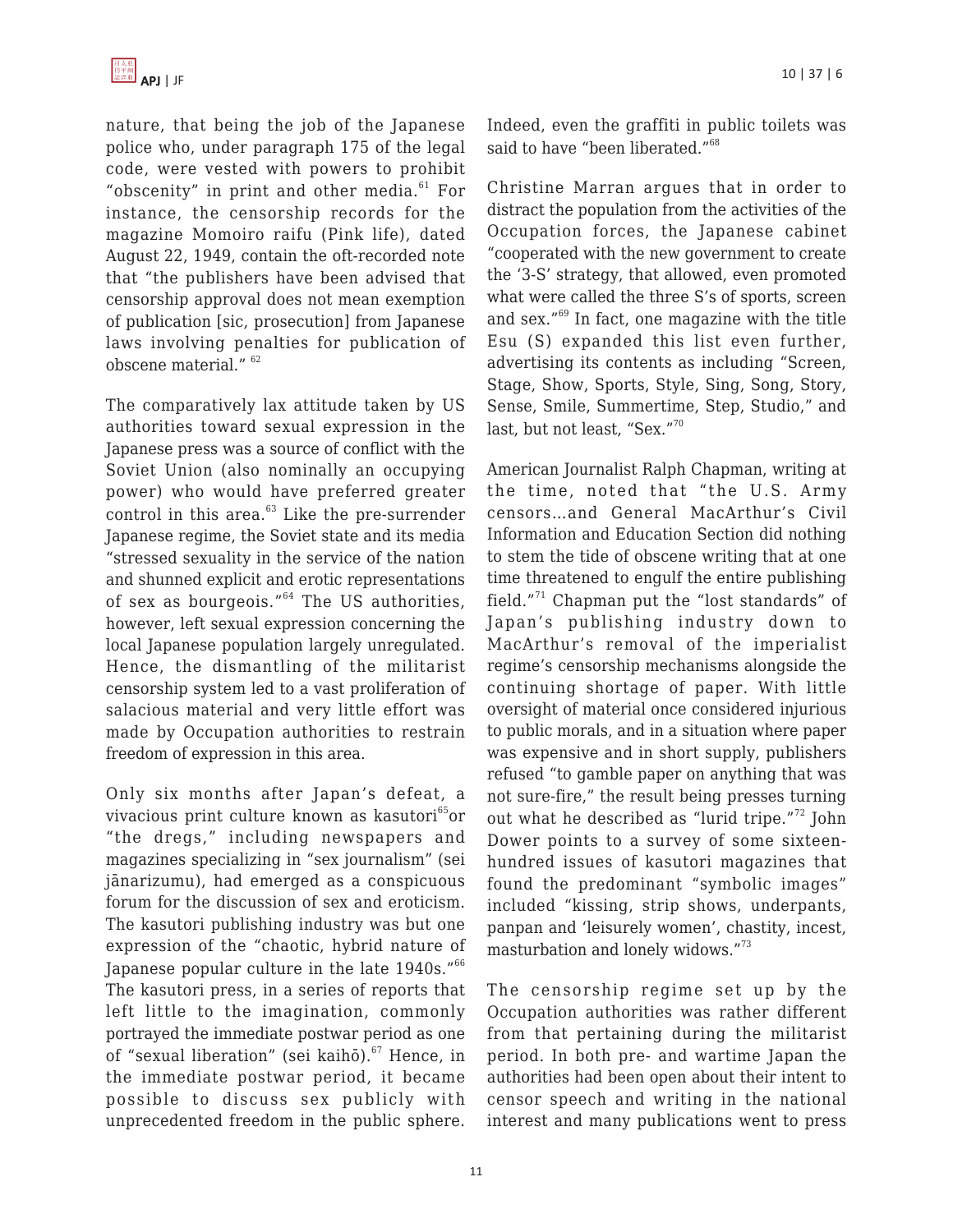with offending words and passages simply deleted or represented by circular marks or Xs.<sup>74</sup> When books in their entirety were banned, this was reported in the media, and lists of banned authors were circulated to publishers. Hence it was obvious to authors what topics were likely to be banned and it was relatively easy for authors and editors to gauge what kind of comments were considered problematic from the excised passages. SCAP, however, given its mission to introduce "democracy" to the Japanese, sought to hide the fact that the media were subject to censorship by repressing information about the censorship process. Publishers were not allowed to indicate censored passages in any way or acknowledge that material had been omitted. This meant that "Occupation censorship was even more exasperating than Japanese military censorship had been because it insisted that all traces of censorship be concealed."<sup>75</sup>

Between 1945 and 1949 all material to be published in Japan was required to be submitted in galley form for pre-approval to the CCD. The hundreds of censors would check the material for compliance, and if they found offending passages or illustrations, would require it to be removed in its entirety. Since in the final publication there was no indication that any material had been censored, it was sometimes difficult for publishers to work out in advance what was and was not permissible. However, after reviewing surviving censorship documents in the University of Maryland's Gordon W. Prange collection, it is clear that "obscenity," per se, was not an object of particular concern of SCAP's censorship policy.

Documents show that the CCD certainly had its eye on "obscene" publications but the only context in which "obscenity" was invoked as a reason to stop something going to press was in cases when reference was made to fraternization between US troops and local women or when reference was made to the supposedly loose morals of "Caucasian"

women. The censorship reports themselves evidence how sensitive the issue of fraternization was. Take, for instance, a report outlining the reasons for the suppression of an article entitled "Temporary wife" that was to have appeared in the May 1946 edition of the magazine Toppu (Top). The censor notes that "The general tone of this article is very detestable. The theme of it is that foreigners – obviously Americans, although it does not manifestly state so – can get Japanese girls as their concubines." The censor recommended that the article be suppressed on the grounds that it "disturbs public tranquility and [contains] destructive criticism of Allies."<sup>76</sup>

Even incidental passages suggesting a sexual connection between Allied personnel and Japanese women were excised, as in a report dated April 25, 1947, where an examiner by the name of Groening recommended the excision of the following italicized passage from an article about the Tamanoi prostitute quarters: "…The women are examined once a week by the ambulance officers of the metropolis, sometimes attended by the GHQ personnel."<sup>77</sup> Even a reference to a passing "American soldier clad in a swanking jacket" in a popular Japanese song entitled Tokyo Flower Girl, was sufficient to have it taken off air since it was considered "too provocative."<sup>78</sup>

It was not just material that hinted at Allied personnel's involvement in prostitution that drew attention but almost any reference to "Caucasians," especially white women, in a sexual context. Even serious literature by established authors was not immune to this kind of censorship. For example, a section from a short story by famous novelist Tanizaki Junichirō submitted to the literary magazine Shinbungaku (New literature) was suppressed in June 1947. In the story, Tanizaki reminisced about taking English classes in his youth and speculated whether a group of attractive Western women living on the second floor of the foreign manor housing the classes may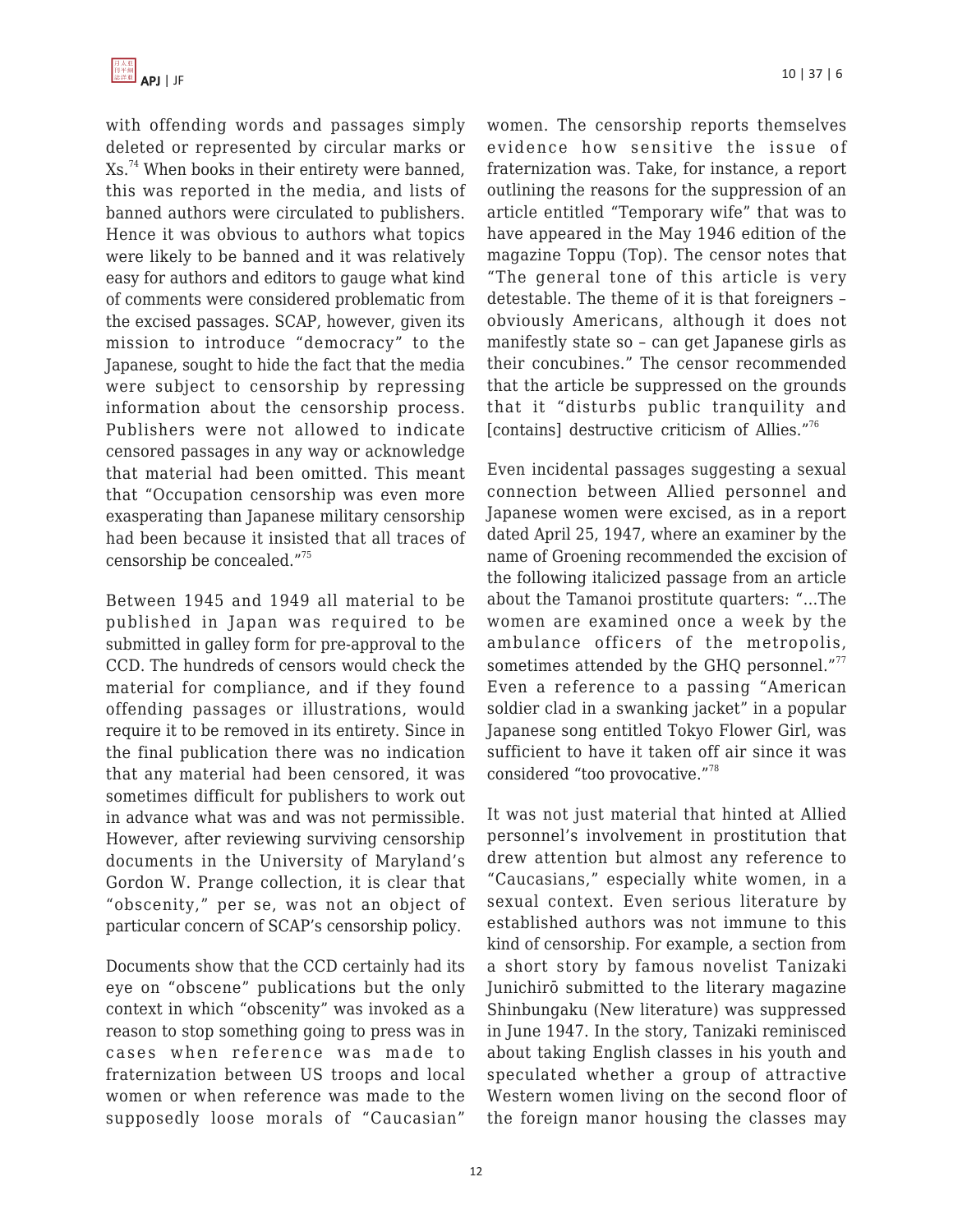

have been high-class prostitutes.<sup>79</sup>

The reasons given for censoring such references bear detailing in full. For instance, in a memo from "RRZ" to "AMO" dated April 12, 1948, detailed instructions are given for the filing of an "obscene report."

> In your reports, please indicate whether the material is concerned with Japanese and is just erotic or whether it also concerns Allied nationals and could be construed as being criticism of Allied nations. This one, $80$  for instance, has a caucasian [sic] on the cover. That should be pointed out as well as instances of other pictures and stories concerning caucasians [sic]. It might be well to compare the volume of references to Caucasians (and thus, potentially Allied) personnel with the volume of material referring only to Japanese. This might be part of a concerted effort on the part of the Japanese to discredit the Caucasian race.

Sensitivity about the representation of Caucasian women continued even after the replacement in mid-1947 of the mandatory precensorship system with warnings issued about material already in print. Under this new more relaxed system, if material was found to be offensive to the Allies "authorities immediately reprimanded producers of the material and curtailed future publication … of their material."<sup>81</sup> For example, the April 1949 edition of Momo iro raifu (Pink life) was "postcensored" and a warning issued that material published violated the press code. In this instance the violation was identified as "The photogravure on the reverse side of the front cover [that] deals with two naked Caucasian women," that constituted "Criticism

#### of Allied Powers" in the opinion of the censor. $82$

The records cited above make a clear policy distinction between erotic material that concerns only Japanese and erotic material concerning Allied nationals, it being the latter category that was blacklisted. This supports earlier research that argues that the antifraternization policy was about maintaining racial barriers and shoring up national identities. Yet despite their sensitivity to mixedrace relations, erotic material "referring only to Japanese" was routinely passed by the censors, it being left to the Japanese police to pursue prosecution of material that they deemed obscene. However, due to purges and reorganization, the police were a "decentralized, inexperienced, and minimally armed force"<sup>83</sup> who had much else to do in the immediate postwar years–it was not pornographers but gangsters who were their main priority. The period between 1946 and 1947, in particular, was marked by gang warfare over black-market control of scarce provisions, and "the fights were frequently large in scale and bloody since the gangs were armed with military weapons and fired on each other indiscriminately."<sup>84</sup> It thus took some time before the police started to rein in magazines and newspapers specializing in "sex journalism."

When the Japanese police did begin to relaunch obscenity prosecutions in early 1947, they tended to target material that infringed on ideological grounds, thus carrying over the sensitivities of the previous militarist regime. This suggests that Allied initiatives had little impact upon police ideas about what constituted obscenity in sexual mores. It is worthwhile attending closely to the first postwar case invoking Japan's obscenity legislation since the topic targeted goes against rather than supports suggestions of US influence in this area.

The prosecution of the magazine Ryōki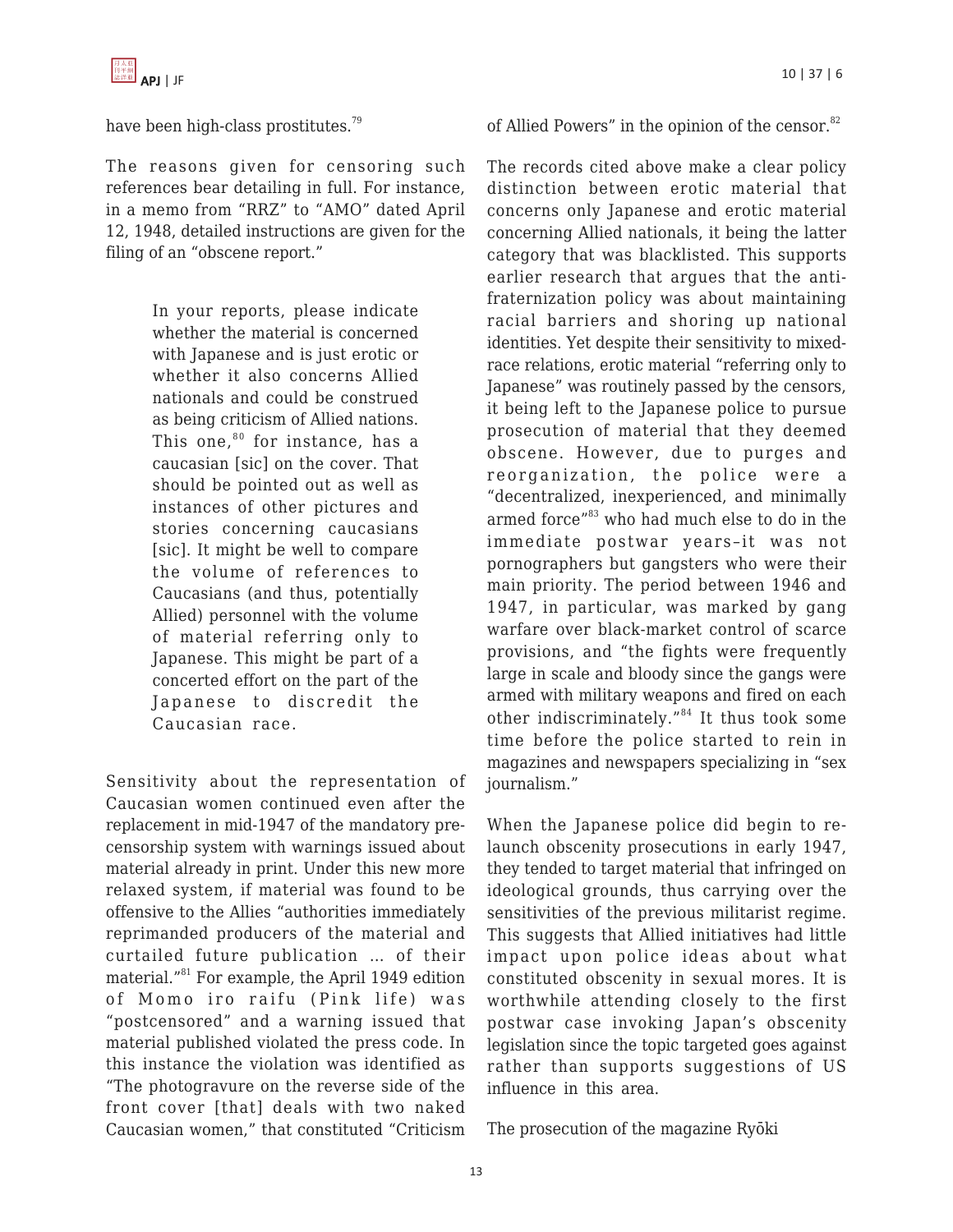

On January 9, 1947, for the first time in the postwar period, charges of obscenity were laid against Akane Shobō, the publishers of the magazine Ryōki (Curiosity hunting). $85$  The charges were thought to have been prompted by two articles that appeared in the December 1946 edition of the magazine. One, a story entitled "Mrs. Captain H,"86 dealt with an adulterous affair between a student and a soldier's wife, and the other "Humorous tales of dynastic lust,"<sup>87</sup> concerned the goings on among past Emperors' concubines. The decision to prosecute was the result of a discussion between the Public Security Department of the Ministry of Internal Affairs and the Internal Security Section of the Metropolitan Police Department. Although this decision was announced in the press with much fanfare, all the authorities could do was confiscate 873 copies of the magazine on January 12, 1947 since the issue had already passed CCD pre-censorship and more than 60,000 copies had been published and were in circulation.<sup>88</sup>

As we saw in the previous chapter, the Japanese term ryōki, or "curiosity hunting," refers to a well-established prewar genre of writing obsessed with strange and bizarre events that was part of the 1920s preoccupation with "erotic, grotesque nonsense." That a magazine with the title Ryōki was the first postwar publication to be prosecuted by the Japanese police might suggest that they identified the entire ryōki genre, with its interest in, among other things, "sexual perversion," as injurious to public morals. Indeed, unlike some magazines that sought to disguise their prurient interests under a scientific or educational guise, the editors of Ryōki had always been unapologetic about the content of the magazine. They declared on the first issue's contents page that Ryōki had "no intention whatsoever to educate or enlighten" its readers (see fig. 1).





**Editorial from the inside cover of the October 1946 edition of the magazine Ryōki (Curiosity hunting). Original in the Gordon W. Prange collection at the University of Maryland.**

Instead, it was intended for those "exhausted by the task of reconstructing the nation" and after it had supplied a few moments of amusement and distraction, it should simply be thrown away. The magazine Ryōki is thus a particularly self-conscious example of kasutori culture, typifying "the banishment of authority, the absence of orthodox or transcendent values" that Dower suggests typified the genre.<sup>89</sup>

However, when the details of the specific stories that brought about the prosecution are taken into account, there are barely any ryōki elements present. "Mrs Captain H," was a tale of simple adultery, and the explicitness in the details was characteristic of a range of early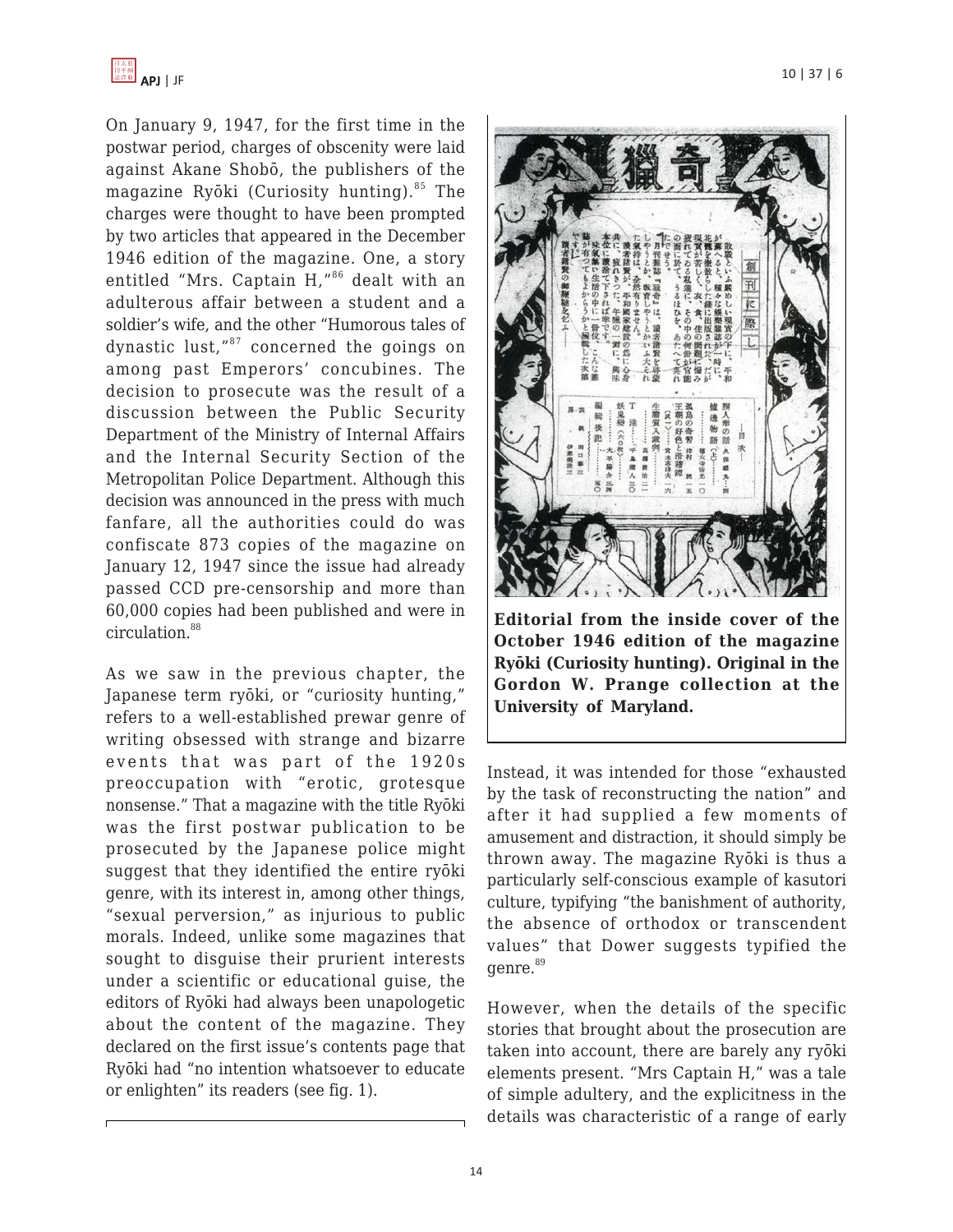

postwar sex publications. $90$  Similarly, the humorous tales of misadventure among the Emperor's consorts were not particularly graphic – more problematic was the fact that the article "touched on the topic of the imperial family."<sup>91</sup> The reason that the police acted against these particular stories, despite the fact that there were many hundreds of other stories in circulation that were as or more graphic or perverse in their details, lies in the role the police saw themselves as playing in protecting public morals.

During wartime, the Japanese police force, particularly the division referred to as the "Special Higher Police" (tokkō keisatsu) had played an important role in maintaining solidarity behind the war effort. The Special Police were also referred to as the "thought police" (shisō keisatsu) since part of their mandate was to investigate and prosecute "seditious" thought, which included not only antiwar rhetoric but a wide range of attitudes and behaviors that were construed as contrary to the national interest. As Barak Kushner points out, "various levels of police…felt it their duty to guide and persuade the home populations in correct behavior."<sup>92</sup> The police did not see their role as simply that of preserving public safety, but rather the preservation of the country's honor–an ideology that continued to inform their ideas and practices in the immediate postwar environment. During wartime, "loose women," that is, women who sought out "illicit" love affairs, had been regarded by the authorities "not only as antiwar, but as threatening the fabric of Japanese society."<sup>93</sup> "Mrs Captain H" described such a woman. Indeed the very abbreviation of her name as Mrs "H," is a pun on the homophonous term "ecchi" (possibly deriving from the English term "letch") meaning "sexual."<sup>94</sup>

The narrative concerns Takao, a spoiled highschool student who, due to his parents' influence, was able to obtain a fake medical certificate to avoid the draft. Toward the end of the war he was evacuated to the countryside where he took up residence in the annex of a house owned by Captain H, a friend of the family. Captain H was seldom at home but on one occasion after a long absence, Takao heard strange noises coming from the bathroom shared by the couple. Sidling up to the window, he peered in and witnessed the couple making love (the next four pages of the story detail what he witnessed!). After watching such an event for the very first time, Takao became obsessed with the captain's young wife and sought opportunities to be alone with her during the captain's absences. On one occasion he used the pretext of borrowing a book to gain access to the house and was surprised when the wife behaved coquettishly towards him. She invited him to return later that evening and share her bath. The couple's bath was, however, interrupted by an air raid siren and they fled to the shelter in the garden. It was there that they made love. The story ends with the announcement that after the surrender, Captain H was arrested and executed as a war criminal, thus allowing the adulterous pair to continue their relationship.

The police operation against Ryōki proceeded in a manner similar to cases handled under the militarist regime, avoiding public debate about the category of "obscenity" through handling matters out of court. Hence, when arrested and charged with obscenity, both the author and publisher of the story pleaded guilty and paid a fine of 250 yen and it was unnecessary to take the matter to trial. It therefore remains off record what aspects of the story in particular the police considered obscene. Contemporary press accounts of the case identify the adultery as a key factor that led to the prosecution.<sup>95</sup> Yet, since the act of adultery itself was in the process of being removed from the criminal code by Allied command, it is difficult to see why a description of the act would have been problematic. It is likely that the complicating factor here was that the adultery was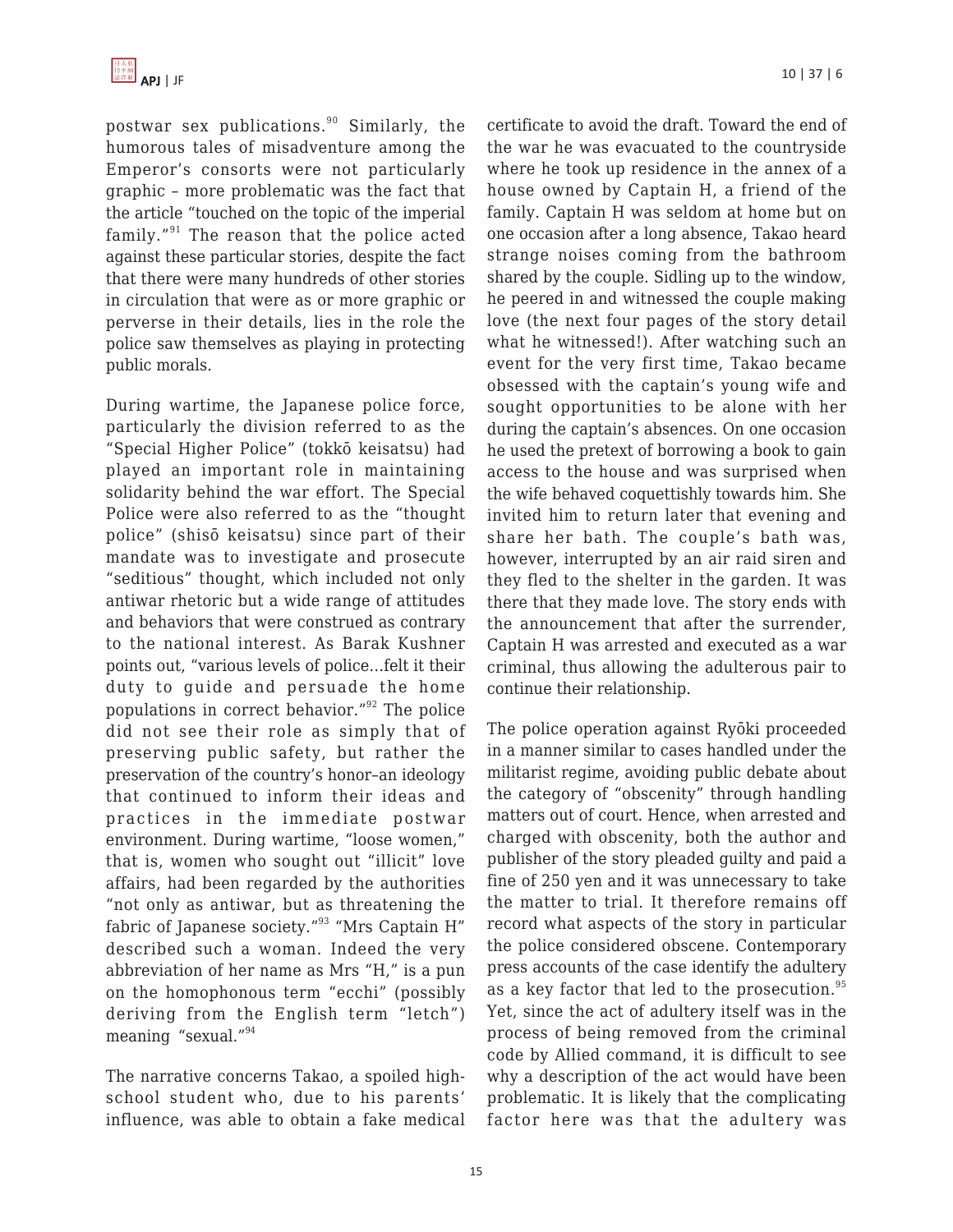

instigated by a soldier's wife, involved an "unpatriotic" student, and the reputation of the soldier himself was sullied by allegations of war crime. Ironically these very factors would probably have been viewed favorably by the CCD censors since the themes were suitably "antifeudalistic" and clearly opposed wartime rhetoric. Indeed, CCD censors had let the pulp story "Mrs Captain H" pass whereas in August 1946 they had suppressed a literary piece entitled "A fujin no tegami" (Letters from Mrs A) by famous author Tanizaki Junichirō simply because they considered the devotion expressed by Mrs A toward an unnamed Japanese pilot to be supportive of militarism.<sup>96</sup>

Later Japanese scholars have argued that the motivation for the police to move against Ryōki was ideological. Hasegawa Takuya suggests that the story about "Mrs H" caused concern since in 1947 those charged with dealing with obscenity in the Ministry of Internal Affairs and the Metropolitan Police Department were still under the sway of wartime ideologies mandating respect for imperial soldiers and decrying "moral decline." Furthermore, adultery (on the part of wives) was still a touchy subject since it had long been considered a criminal act and was not removed from the Criminal Code until October 1947.<sup>97</sup> Indeed three years after the Ryōki incident in 1950, when the translator and publisher of D.H. Lawrence's Lady Chatterley's Lover were also charged under paragraph 175, the prosecution argued that the adulterous nature of the sex described was an aggravating factor in the book's "obscenity." Mark Driscoll's work on prewar censorship also suggests that adultery was likely to have been the trigger for this prosecution. He notes how the Confucianinspired censorship code of the prewar years, "led to an exclusive focus on the sacrosanct patriarchal home"<sup>98</sup> and that adultery, illegal on the part of women in real life, was a particular target for censorship.

Both Hasegawa<sup>99</sup> and Yamamoto Akira<sup>100</sup>

observe that most early postwar obscenity prosecutions involved stories "centering on war criminals and adultery" and accounts of "lust and wrongdoings in the imperial dynasty." Since neither of these topics was of ideological concern to the Allied censors, Yamamoto in particular uses the prosecution of these topics to argue for the independence of the Japanese police in respect to the censorship of sexual mores.<sup>101</sup> Ann Sherif concurs, noting that "For the Japanese government officials and the police, SCAP's relatively loose policy on sexually explicit materials meant that the local authorities could stand as the 'authorizer of discourse' for at least one facet of society—the regulation of sexual expression."<sup>102</sup> Indeed in the Lady Chatterley trial that unfolded in 1951, an attempt by the prosecution to introduce as evidence a letter from an Occupation official supporting their case "backfired dramatically" as the judges "balked at this intrusion of a foreign authority in their courtroom."<sup>103</sup>

Hasegawa reports that the Civil Censorship Detachment did get involved in the Ryōki case, but only after the matter was brought to their attention by the Japanese police. The publisher was summoned to headquarters to explain himself and ordered to publish an acknowledgement of his wrongdoing in the next issue of the magazine.<sup>104</sup> However, Hasegawa speculates that it may not have simply been complaints by the Japanese police that prompted the CCD to act since there was significant disagreement among the Allied powers themselves over the (lack of) censorship over sexual issues. He notes that the USSR often expressed dissatisfaction over America's lukewarm control of the rapid spread of pornography and the sex industry in postwar Japan, thus underlining the fact that there was hardly one coherent set of opinions even among the occupying powers.

Hence, a close look at Allied and Japanese policies concerning the regulation of sexuality in print media suggests that there was not a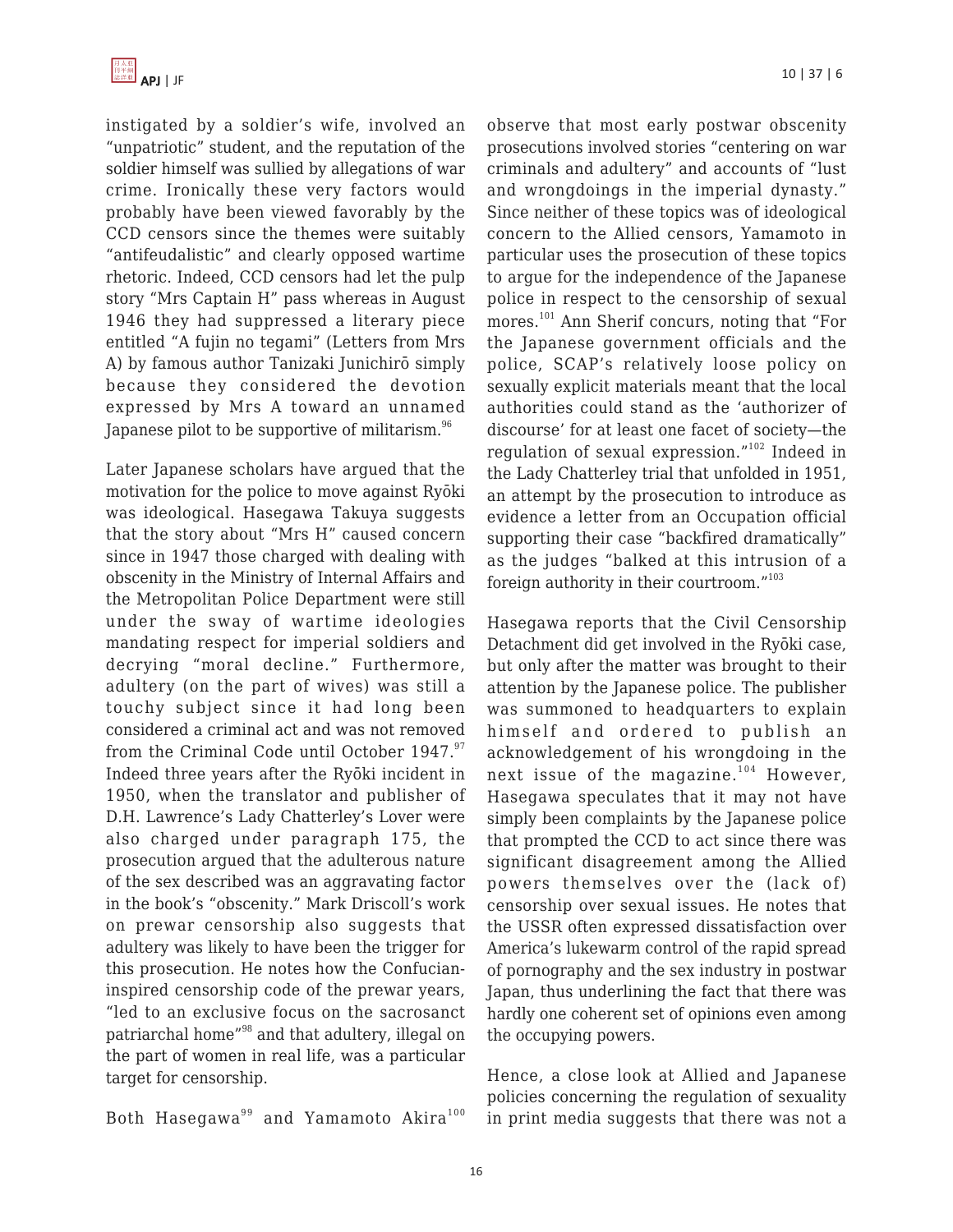coherent and unified approach shared by both authorities. What both parties did share was a common interest in how "their" women were being represented. The Americans were touchy about any representation of "Caucasian" women in a sexual context, fearing that such depictions might constitute a criticism of the Occupation and its gender reforms. The Japanese authorities, too, were anxious about depictions of Japanese women, in particular military wives and imperial concubines, whose betrayal of their husbands was read metonymically as a betrayal of the Japanese nation.

The early years of the Occupation were clearly not a time of sexual anarchy given that interracial couplings were the site of such intensive anxiety, intervention and control by the Allied authorities and ideological limits on sexual expression were still being enforced by the Japanese police. Although Japanese women were in some contexts seen as victims of a feudal Japanese patriarchy in need of liberating through democratic reform, they were in other contexts seen as unruly bodies, liable to corrupt and contaminate the US troops. The indiscriminate roundups of Japanese women and their forced subjection to venereal disease examinations is a harsh reminder of the limited agency that all Japanese, women in particular, exercised under foreign occupation.

However, the emphasis that has been placed in previous scholarship on the restrictions on inter-racial sexual expression has perhaps obscured the way in which Japanese-Japanese sexual expression was opened up in the early postwar years, giving rise to an erotic publishing culture almost unparalleled anywhere prior to the "sexual revolution" of the 1960s.

Mark McLelland is Professor of Gender and Sexuality Studies at the University of Wollongong, Australia, and is author or editor of eight books on Japanese popular culture, new media and gender studies including [Love,](http://www.amazon.com/dp/0230120598/?tag=theasipacjo0b-20) [Sex and Democracy in Japan during the](http://www.amazon.com/dp/0230120598/?tag=theasipacjo0b-20) [American Occupation,](http://www.amazon.com/dp/0230120598/?tag=theasipacjo0b-20) and [Queer Japan from](http://www.amazon.com/dp/B008UYQ2BY/?tag=theasipacjo0b-20) [the Pacific War to the Internet Age](http://www.amazon.com/dp/B008UYQ2BY/?tag=theasipacjo0b-20).

Recommended citation: Mark McLelland, "Sex and Censorship During the Occupation of Japan," The Asia-Pacific Journal, Vol 10, Issue 37, No. 6, September 10, 2012.

### **Notes**

1 Shimokawa Kōshi, Nihon ero shashinshi (History of Japan's erotic photographs), Tokyo: Shōkyūsha, 1995, 32.

 $2$  He refers to the "wild parties" that were staged in some neighbourhoods after news of the defeat; Igarashi Yoshikuni, Narratives of War in Postwar Japanese Culture, 1945–1970, Princeton, N.J.: Princeton University Press, 2000, 48.

3 Tanaka Yuki, Japan's Comfort Women: Sexual Slavery and Prostitution during World War II and the US Occupation, London: Routledge, 2002, 160. Kate Haste, Rules of Desire: Sex in Britain: World War 1 to the Present, London: Chatto & Windus, 1992, also notes that the spread of VD among US troops stationed in the UK tended to be blamed on British "good time" girls, not the troops themselves, 134.

4 Mire Koikari, Pedagogy of Democracy: Feminism and the Cold War in the US Occupation of Japan, Philadelphia: Temple University Press, 2008; Shibusawa Naoko, America's Geisha Ally: Reimagining the Japanese Enemy, Cambridge: Harvard University Press, 2008; Tanaka, Japan's Comfort Women.

5 Morris, The Phoenix Cup: Some Notes on Japan in 1946, London: Cresset Press, 1947, 18.

6 Ibid., 20.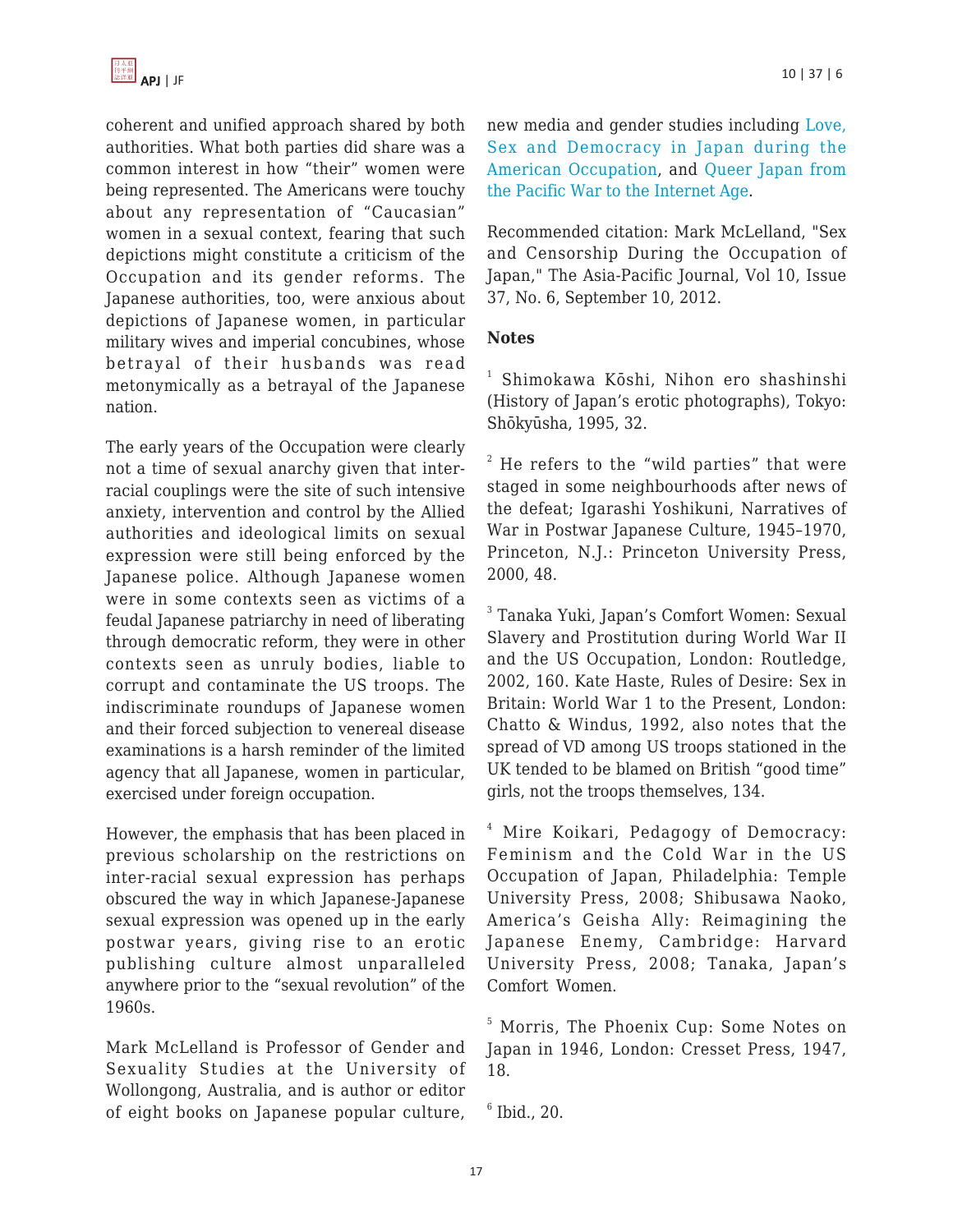

 $7$  Igarashi, Narratives of War, 53.

8 Mishima Sumie Seo, The Broader Way: A Woman's Life in the New Japan, New York: John Day Co., 1953, 90.

<sup>9</sup> About 20 percent of youth were estimated to have lost or left their families by the war's end. Many of these ended up working in the black market or the sex trade. Police round-ups of sex workers sometimes brought in girls as young as ten. See Shimokawa Kōshi, Sei fūzoku nenpyō: Shōwa sengo 1945-1989 (A sexual customs almanac of the postwar period 1945-1989), Tokyo: Kawade shobō shinsha, 2007, 28.

<sup>10</sup> Mishima, Broader Way, 96.

 $11$  Ibid., 183.

 $12$  On the black market see John Dower, Embracing Defeat: Japan in the Wake of World War II, New York: WW Norton, 1999, 139-48.

<sup>13</sup> Shimokawa, Sei fūzoku nenpyō, 15.

<sup>14</sup> Morris, Phoenix Cup, 21.

 $15$  Other areas in Japan, such as the prefectures surrounding Hiroshima, were under the supervision of other Allied powers, particularly the British Commonwealth forces. However it was American culture that had the most impact on Occupation mores.

<sup>16</sup> The term is Benedict Anderson's; see Imagined Communities: Reflections on the Origins and Spread of Nationalism, London: Verso, 1983.

<sup>17</sup> Mary Louise Pratt, "Arts of the Contact Zone," Profession 91, New York: MLA, (1991): 33-40, 4. For a detailed description of how this mentality was achieved, see Emiko Ohnuki-Tierney, Kamikaze: Cherry Blossoms, and Nationalisms, Chicago: University of Chicago Press, 2002, especially chapter 4.

<sup>18</sup> Pratt, "Arts of the Contact Zone," 4.

<sup>19</sup> Koikari, "Rethinking Gender and Power in the US Occupation of Japan 1945-1952," Gender and History 11, no. 2 (1999): 313-35, 314.

<sup>20</sup> Cited in Pharr, "The Politics of Women's Rights," in Democratizing Japan: The Allied Occupation, edited by Robert Ward and Yoshikazu Sakamoto. Honolulu: University of Hawaii Press, (1987): 221-52, 224-45.

 $21$  Ibid., 231.

 $22$  Ibid.

<sup>23</sup> Ibid., 241.

<sup>24</sup> Tanaka, Japan's Comfort Women, 112-16.

<sup>25</sup> Shimokawa, Sei fūzoku nenpyō, 14.

 $26$  Igarashi, Narratives of War, 35.

 $27$  Takemae Eiji, The Allied Occupation of Japan, New York: Continuum, 2002, 41; Tanaka, Japan's Comfort Women, 116-25.

<sup>28</sup> Tanaka, Japan's Comfort Women, 13.

 $29$  On the foundation and eventual demise of the RAA see Tanaka, Japan's Comfort Women, 141-50.

<sup>30</sup> Theodore Cohen, Remaking Japan: The American Deal as New Deal, New York: The Free Press, 1987, 125.

<sup>31</sup> Tanaka, Japan's Comfort Women, 146.

<sup>32</sup> Ibid., 136.

<sup>33</sup> Cohen, Remaking Japan, 126. See also Tanaka, Japan's Comfort Women, 153-54.

<sup>34</sup> Shimokawa, Sei fūzoku nenpyō, 15.

<sup>35</sup> Tanaka, Japan's Comfort Women, 155.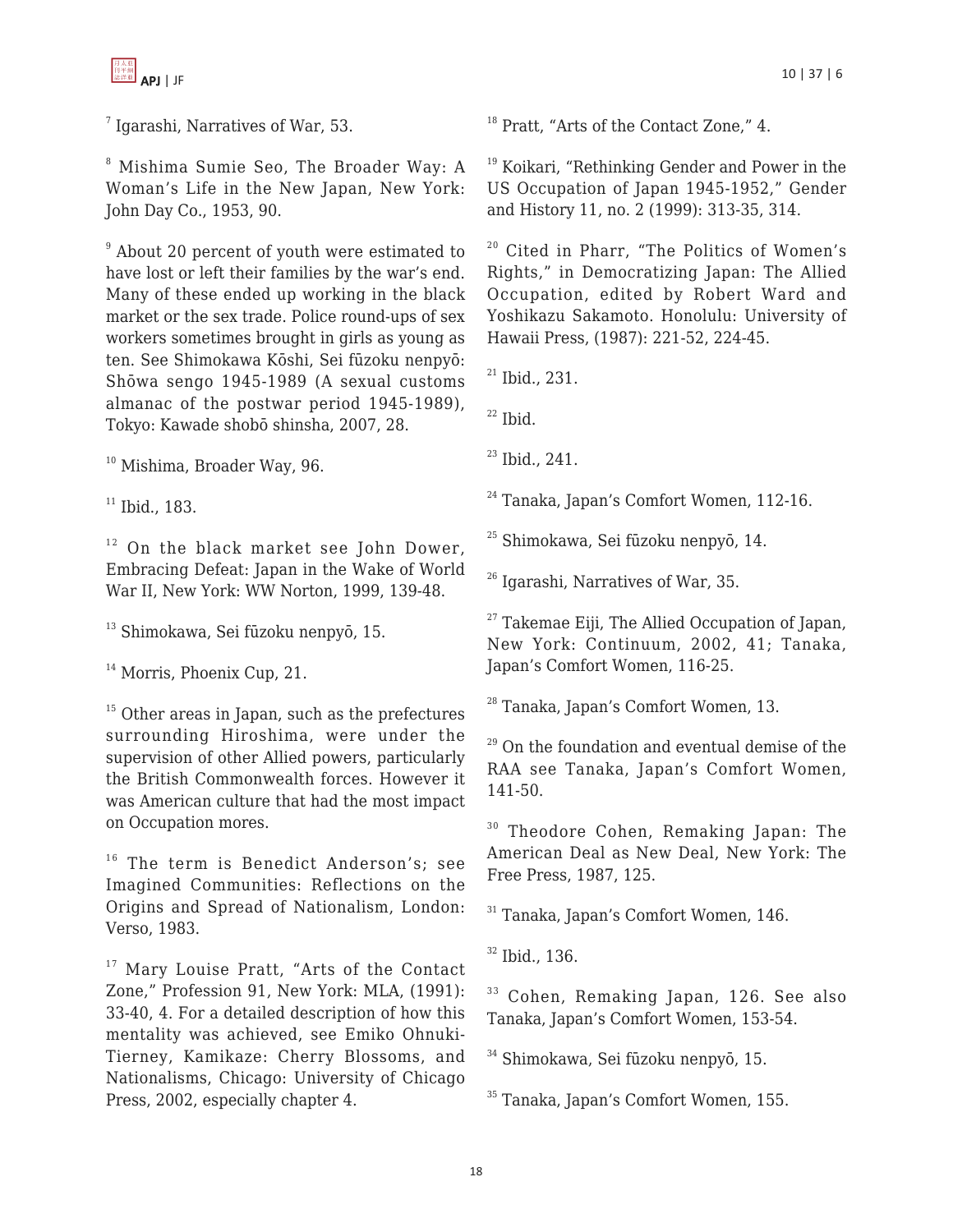<sup>36</sup> An ex-service member, who was a newly qualified doctor serving with the Occupation at the time, told me of an incident involving an army chaplain outside of Sugamo jail (used to house accused war criminals prior to the Tokyo Trials). The street in front of the main entrance to the jail was crowded with makeshift shacks that were used for prostitution services for the many Occupation personnel working in the jail. One chaplain was famous for patrolling these shacks, even going to the extent of dragging army personnel out and shaming them in the street. One afternoon he was shot in the back and killed. Apparently "nobody saw anything" since it was neither in the interests of the women working as pan pan, nor their American customers, to cooperate with the investigation.

<sup>37</sup> Sarah Kovner, Prostitution in Postwar Japan: Sex Workers, Servicemen, and Social Activists, 1945-1956, PhD. thesis, Columbia University, 2004, 29.

<sup>38</sup> Ibid., 30.

<sup>39</sup> Ibid., 26-7.

<sup>40</sup> Tanaka, Japan's Comfort Women, 160-61.

<sup>41</sup> Cohen, Remaking Japan, 131.

<sup>42</sup> Yomiuri newspaper, morning edition, May 31, 1947, p. 2.

 $43$  Asahi newspaper May 31, 1947, p. 4.

<sup>44</sup> Cohen, Remaking Japan, 128.

<sup>45</sup> Koikare, Pedagogy of Democracy, 166.

<sup>46</sup> Ibid., 166.

 $47$  Ibid., 169.

<sup>48</sup> Tsubaki Bunya, Seppun nendai ki (Kissing annals), Tokyo: Kindai bunkōsha, 1949, 166.

<sup>49</sup> Yamamoto Akira, "Kasutori zasshi" (Pulp magazines), in Shōwa no sengoshi, edited by Saburō Ienaga, Tokyo: Chōbunsha, 1976, 246-47, 244.

<sup>50</sup> Lawrence Beer, Freedom of Expression in Japan: A Study in Comparative Law, Politics, and Society, Tokyo: Kodansha International, 1984, 282.

 $51$  Cited in Rubin, "The Impact of the Occupation on Literature or Lady Chatterley and Lt. Col. Verness," in The Occupation of Japan: Arts and Culture, edited by Thomas W. Burkman, Norfolk, Virginia: General Douglas MacArthur Foundation, (1988): 167–74, 169.

<sup>52</sup> Catherine Luther and Douglas Boyd, "American Occupation Control over Broadcasting in Japan 1945-52," Journal of Communication 47, (1997): 39-59, 43.

<sup>53</sup> Etō Jun, "One Aspect of the Allied Occupation of Japan: The Censorship Operation and Post-War Japanese Literature," Occasional Paper, East Asia Program, The Wilson Center, Washington DC, 1980

<sup>54</sup> Ibid., 17.

<sup>55</sup> See Appendix B: 2a reproduced in Report of Government Section Supreme Commander for the Allied Powers, 460.

<sup>56</sup> The CCD was based in Tokyo with branch offices in Osaka and Fukuoka. At its height it consisted of 66 officers, 63 enlisted men, 244 civilians and 149 other non-Japanese foreign nationals in addition to a Japanese staff of 5658. See Etō, "One Aspect of the Allied Occupation," 21.

<sup>57</sup> Ibid., 17.

<sup>58</sup> Ochi, "What Did She Read? The Cultural Occupation of Post-War Japan and Translated Girls' Literature," F-Gens Jyānaru 5 (2006): 359-63, 363.

<sup>59</sup> Nishi Toshio, Unconditional Democracy: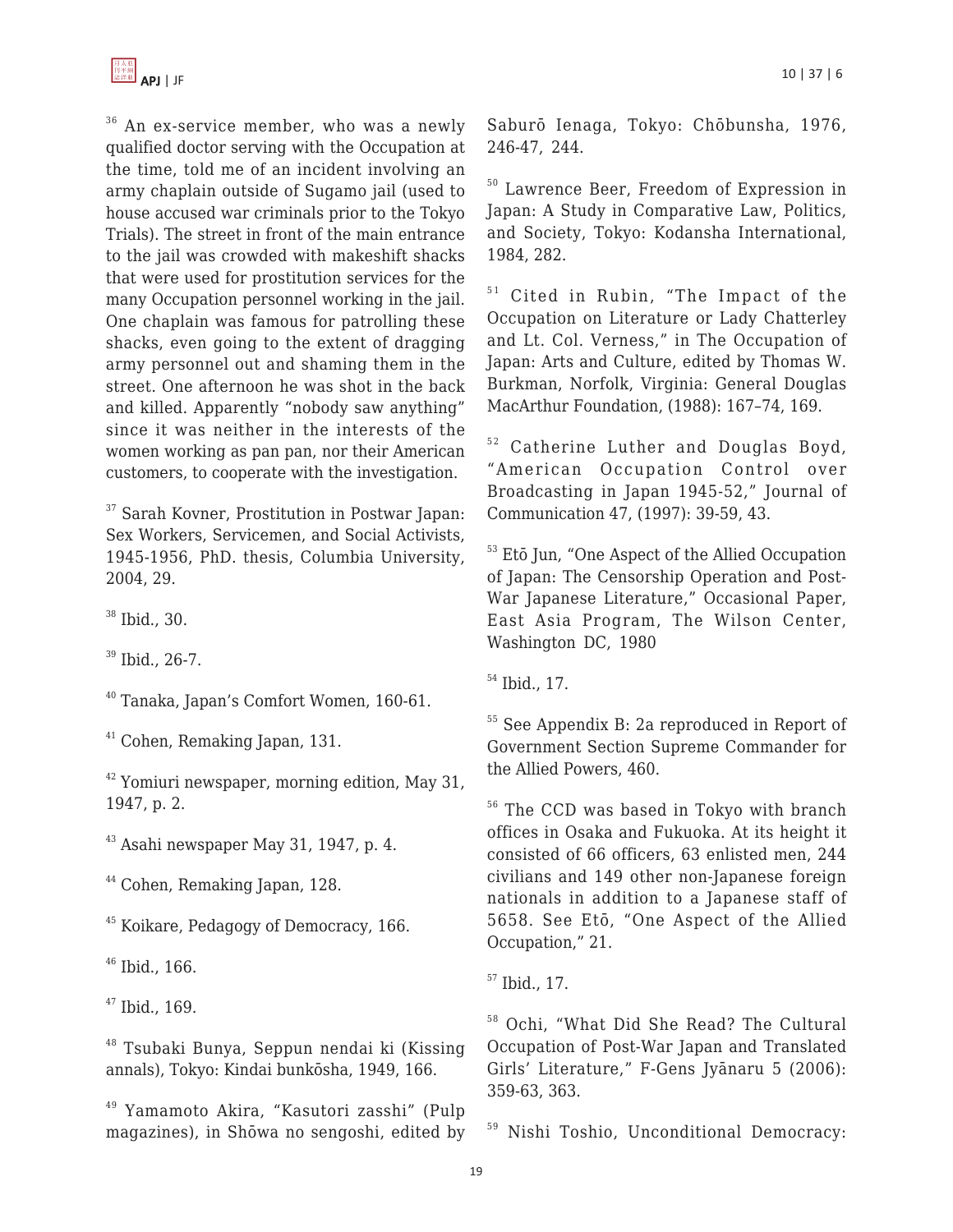

Education and Politics in Occupied Japan 1945-1952, Stanford University: Hoover Institution Press, 1982, 101, gives a summary of fifteen categories of articles commonly suppressed by the CCD, none pertaining to morals; Journalist William Coughlin in Conquered Press: The MacArthur Era in Japanese Journalism, Palo Alto: Pacific Books, 1952, does not mention obscenity at all in his discussion of CCD grounds for censorship.

 $60$  Etō, "One Aspect of the Allied Occupation."

 $61$  Rubin, "Impact of the Occupation on Literature," 167–74.

 $62$  Memo contained in Momo iro raifu microfiche in Gordon W. Prange collection.

<sup>63</sup> Hasegawa Takuya, Waisetsu shuppan no rekishi (History of obscene publications), Tokyo: Sanichi shobō, 1978, 36.

<sup>64</sup> Ann Sherif, Japan's Cold War: Media, Literature and the Law, New York: Columbia University Press, 2009, 227, n. 31.

<sup>65</sup> Yamamoto, in Kasutori zasshi kenkyū: shinboru ni miru fūzoku shi (Pulp magazine research: The history of sexual customs seen as a symbol), Tokyo: Shuppan nyūsusha, 1976, 42-3, suggests three possible reasons for the designation kasutori. Firstly, kasutori shōchū was a poor quality alcoholic drink made from a mixture of fermented rice and potatoes that, like the bad journalism of the kasutori press, was best avoided. Secondly, a kasutori drinker was only able to survive three cups before entering into a dangerous state, similarly kasutori magazines were unlikely to survive past their third issue. Finally, it was suggested that kasutori was a term applied to the poor quality paper used to print the magazines, as opposed to the deleterious nature of their contents.

<sup>66</sup> Deborah Shamoon, "Misora Hibari and the Girl Star in Postwar Japanese Cinema," Signs 35, no. 1 (2009): 131-55, 135.

<sup>67</sup> See Yamamoto, Kasutori zasshi kenkyū; Matsuzawa, "Kasutori zasshi to 'Garo' no Nagai-san (The kasutori press and 'Garo's' Mr Nagai)," Sei media 50 nen, Tokyo: Takarajimasha, (1995): 23-31; Shimokawa, Shōwa seisō shi: senzen, senchūhen (Showa history of sex: prewar and wartime collection), Tokyo: Dentō to gendaisha, 1981.

<sup>68</sup> Ningen tankyū, "Zadankai: Onna gakusei no seitai o tsuku (Roundtable: A discussion of the situation of female students)," March (1952): 66-77, 76.

<sup>69</sup> Christine Marran, Poison Woman: Figuring Female Transgression in Modern Japanese Culture, Minneapolis: University of Minnesota Press, 2007, 138. See also Kōno Kensuke, "Hihyō to jitsuzon: sengo hihyō ni okeru sekushuariti (Criticism and existence: Postwar criticism and sexuality)," Kokubungaku kaishaku to kyōzai no kenkyū 40, no. 8 (1995): 44-51, 46, who also argues that the Japanese authorities used pulp culture as a kind of "camouflage." Another list of "three Ss" popular in the prewar period comprised "speed, sport and screen."

 $70$  Front cover of Esu, June 1948.

<sup>71</sup> Chapman, "Japan: Propaganda to Pornography," 8.

 $72$  Ibid.

<sup>73</sup> Dower, Embracing Defeat: Japan in the Wake of World War II, New York: WW Norton, 1999, 150.

<sup>74</sup> Ishikawa Hiroyoshi, "Kanzen naru kekkon kara HOW TO SEX e no sengo shi (A postwar history from Perfect Marriage to How to Sex)," Kurowassan, July (1977): 113-15, 113.

<sup>75</sup> Donald Keene, Dawn to the West: Japanese Literature in the Modern Era, New York: Henry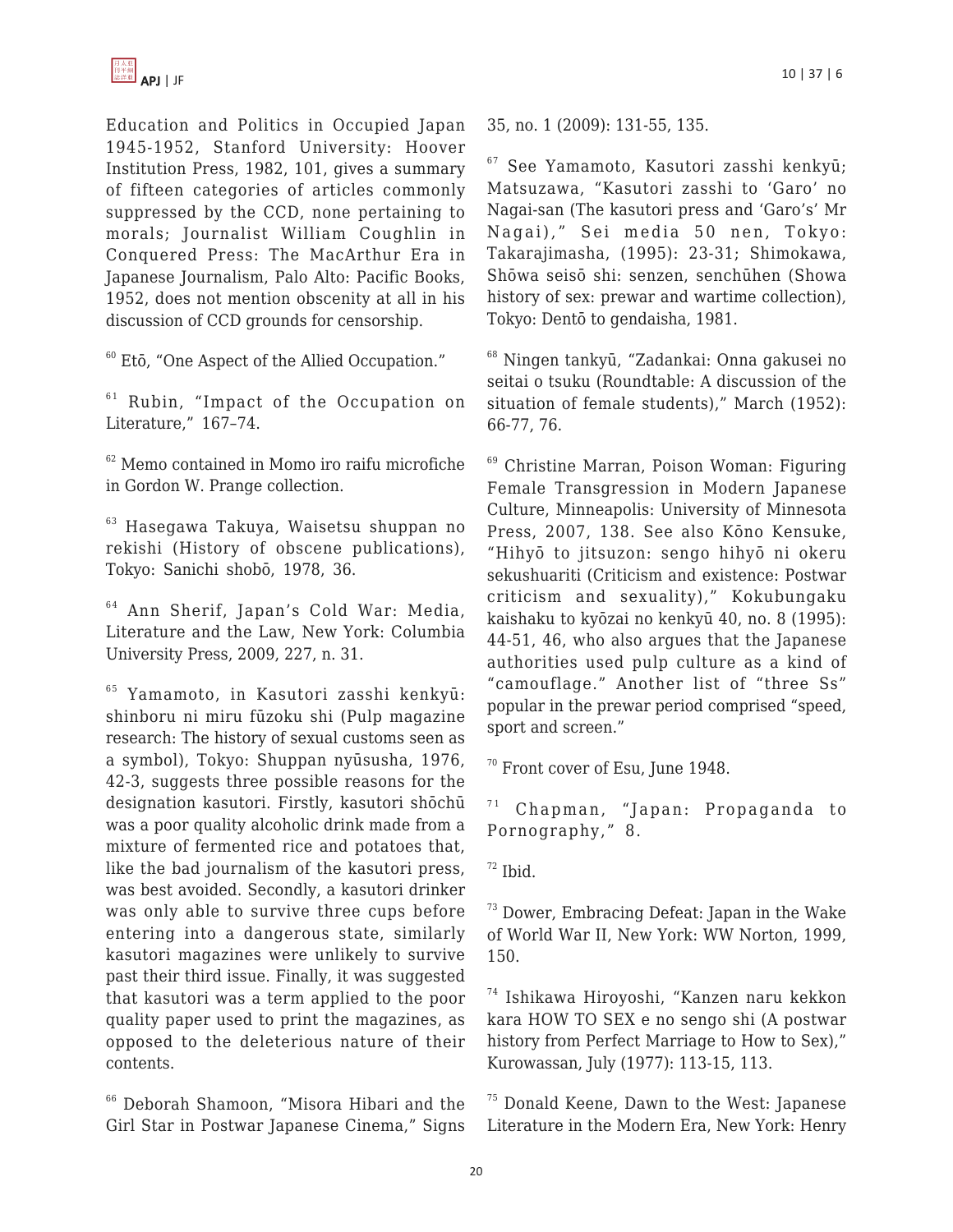

Holt, 1984, 967.

 $76$  Censorship notes following on from the galley proofs of the May 1946 edition of the magazine Toppu microfiche in the Prange collection.

<sup>77</sup> Document preserved in Gordon W. Prange Collection, JP/TOK/PPB/c/356.

<sup>78</sup> Luther and Boyd, "American Occupation Control over Broadcasting," 46.

<sup>79</sup> Marlene Mayo, "Literary Reorientation in Occupied Japan: Incidents of Civil Censorship," in Legacies and Ambiguities: Postwar Fiction and Culture in West Germany and Japan, edited by Ernestine Schlant and J. Thomas Rimer, Washington D.C.: Woodrow Wilson Center Press, (1991): 135-62, 143-44.

<sup>80</sup> In reference to the April 1948 edition of the magazine Jigoku (also entitled L'enfer, i.e. hell) on Jigoku microfiche in Gordon W. Prange collection.

<sup>81</sup> Luther and Boyd, "American Occupation Control over Broadcasting ," 49, n. 6.

 $82$  Censorship document signed by S. Nagoshi following on from April 1949 edition of Momo iro raifu on microfiche in the Gordon W. Prange collection.

<sup>83</sup> Richard Friman, "The Impact of the Occupation on Crime in Japan," in Democracy in Occupied Japan: The U.S. Occupation and Japanese Politics and Society, edited by Mark Caprio and Yoneyuki Sugita, London: Routledge, 2007, 98.

<sup>84</sup> Shikita Minoru and Tsuchiya Shinichi, Crime and Criminal Policy in Japan from 1926 to 1988: Analysis and Evaluation of the Showa Era, Tokyo: Japan Criminal Policy Society, 1990, 81.

<sup>85</sup> Hasegawa, Waisetsu shuppan no rekishi, 31-32.

<sup>86</sup> Kitagawa Chiyomi, "H taisa fūjin (Mrs Captain H)," Ryōki, December (1946): 40-49.

<sup>87</sup> Miyanaga, "Ōchō kōshoku kokkei tan (Humorous tales of dynastic lust)," Ryōki, December (1946): 24-27.

<sup>88</sup> Hasegawa, Waisetsu shuppan no rekishi, 31-32.

<sup>89</sup> Dower, Embracing Defeat, 149.

<sup>90</sup> Cather, The Great Censorship Trials of Literature and Film in Postwar Japan, 1950-1983. PhD. Thesis, University of California, Berkeley, 2004, 23, notes that the widespread discussion of sexual irregularities in the popular press was introduced by the defense in the 1951 obscenity trial of the publisher and translator of Lady Chatterley's Lover, in an attempt to show that graphic depictions of sex were consistent with community standards. It was however the adulterous nature of the sex described in Chatterley, as in "Mrs Captain H," that rendered these descriptions problematic, as Cather notes, "the prosecution was attempting to stop adultery in reality via a ban in representation," 32.

 $91$  Hasegawa, Waisetsu shuppan no rekishi, 34.

<sup>92</sup> Kushner, The Thought War: Japanese Imperial Propaganda, Honolulu: University of Hawai'i Press, 2006, 67.

<sup>93</sup> Ibid., 185.

<sup>94</sup> Mark McLelland, ["A Short History of Hentai](http://intersections.anu.edu.au/issue12_contents.html)." Intersections: Gender and Sexuality in Asia and the Pacific no. 12, 2006, online. Another potential derivation I did not know about at the time is that "H" is the letter that comes between G and I – a reference to the lecherous nature of some of the GIs serving with the Occupation. See Inoue Shōichi, "Ecchi to esuemu (H and SM)," In Sei no yōgo shū, edited by Inoue Shōichi and Kansai Seiyoku